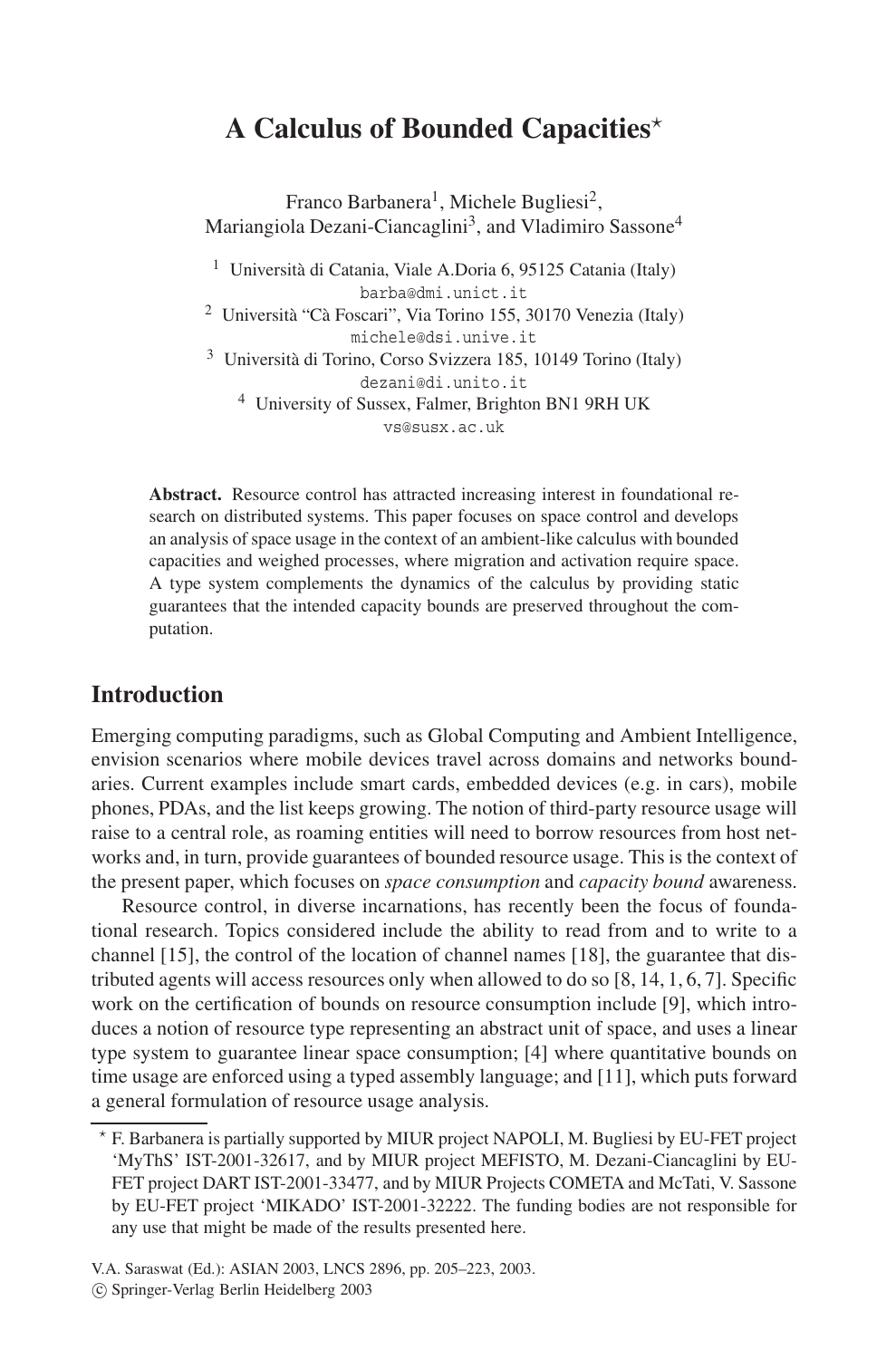We elect to formulate our analysis of space control in an ambient-like calculus, BoCa, because the notion of ambient mobility is a natural vehicle to address the intended application domain. Relevant references to related work in this context include [5], which presents a calculus in which resources may be moved across locations provided suitable space is available at the target location; [17], which uses typing systems to control resource usage and consumption; and [3], which uses static techniques to analyse the behaviour of finite control processes, i.e., those with bounded capabilities for ambient allocation and output creation.

BoCa relies on a physical, yet abstract, notion of "resource unit" defined in terms of a new process constructor, noted  $=$  (read "*slot*"), which evolves out of the homonym notion of [5]. A slot may be interpreted as a unit of computation space to be allocated to running processes and migrating ambients. To exemplify, the configuration

$$
P\mid \underbrace{\blacksquare|\ldots|\blacksquare}_{\text{k times}}
$$

represents a system which is running process *P* and which has k resource units available for *P* to spawn new subprocesses and to accept migrating agents willing to enter. In both cases, the activation of the new components is predicated to the presence of suitable resources: only processes and agents requiring cumulatively no more than k units may be activated on the system. As a consequence, process activation and agent migration involve a protocol to "negotiate" the use of resources with the enclosing, resp. receiving, context (possibly competing with other processes).

For migrating agents this is accounted for by associating each agent with a tag representing the space required for activation at the target context, as in  $a^k[P]$ . A notion of well-formedness will ensure that k provides a safe estimate of the space needed by *a*[ *P* ]; namely, the number of resource units allocated to *P*. Correspondingly, the negotiation protocol for mobility is represented formally by the following reductions (where  $\mathbf{I}^k$  is short for  $\mathbf{I} | \dots | \mathbf{I} |$ , k times):

$$
a^{k}[\ln b.P|Q]|b[-k|R] \searrow -k|b[a^{k}[P|Q]|R]
$$
  
\n
$$
-k|b[P|a^{k}[\text{out } b.Q|R]] \searrow a^{k}[Q|R]|b[P]-k]
$$

In both cases, the migrating agent releases the space required for its computation at the source site and gets corresponding space at the target context. Notice that the reductions construe  $\equiv$  both as a representation of the physical space available at the locations of the system, and as a particular new kind of co-capability.

Making the weight of an ambient depend explicitly on its contents allows a clean and simple treatment of the open capability: opening does not require resources, as those needed to allocate the contents are exactly those taken by the ambient as such.

$$
opn a. P | a[ $\overline{opn}.Q | R$ ]  $\searrow$  P | Q | R
$$

Notice that in order for these reductions to provide the intended semantics of resource negotiation, it is crucial that the redexes are well-formed. Accordingly, the dynamics of ambient mobility is inherently dependent on the assumption that all migrating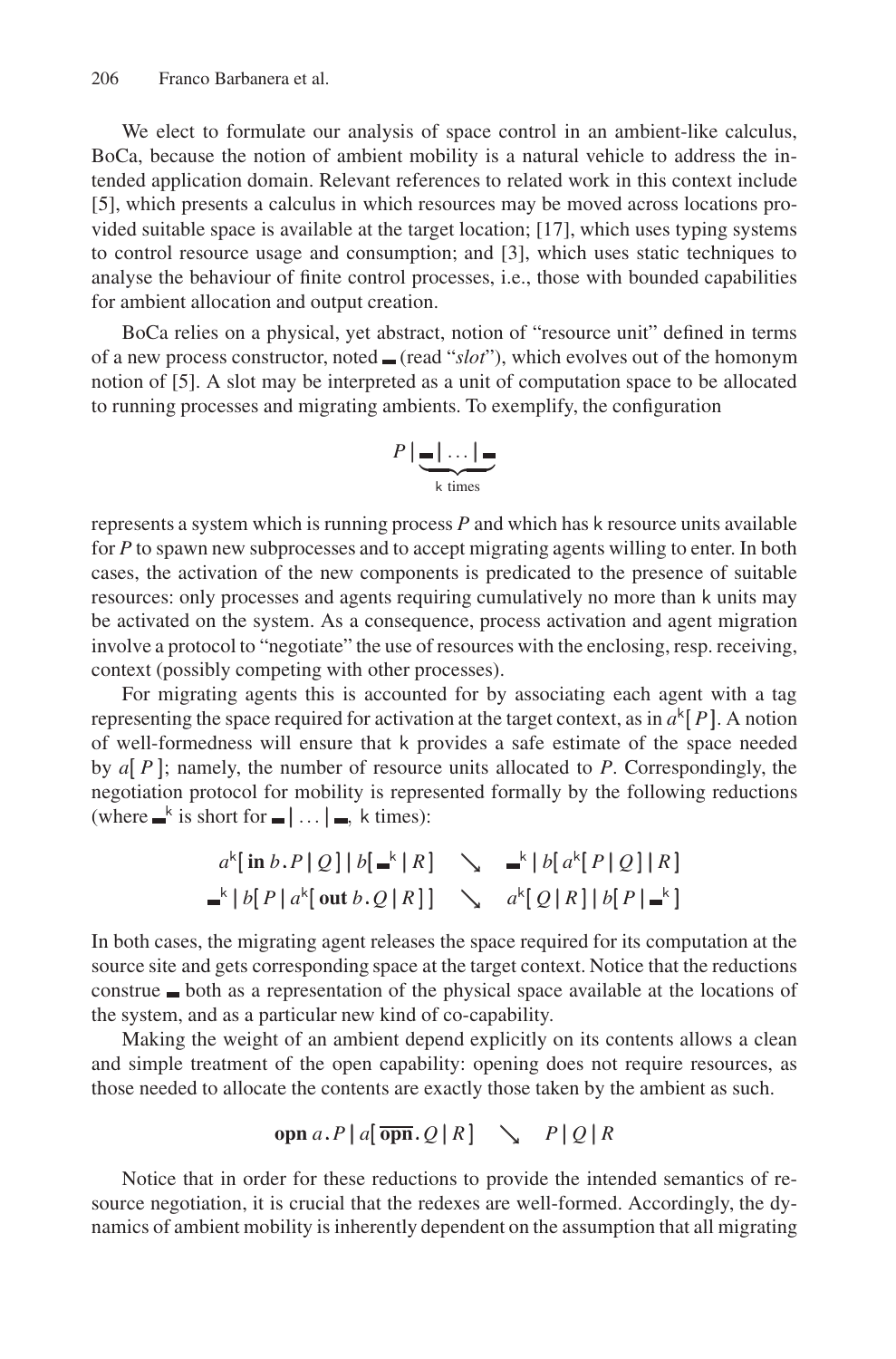agents are well-formed. As we shall discuss, this assumption is central to the definition of behavioural equivalence as well.

Resource management and consumption does not concern exclusively mobility, as *all* processes need and use space. It is natural then to expect that "spawning" (activating) processes requires resources, and that unbounded replication of processes is controlled so as to guard against processes that may consume an *infinite* amount of resources. The action of spawning a new process is made explicit in BoCa by introducing a new process construct,  $k$ , whose semantics is defined by the following reduction:

$$
k \triangleright P \mid \blacksquare^k \quad \searrow \quad P
$$

Here  $k \triangleright P$  is a "spawner" which launches P provided that the local context is ready to allocate enough fresh resources for the activation. The tag k represents the "activation cost" for process *P*, viz. its weight, while  $k \triangleright P$ , the "frozen code" of *P*, weighs 0: again here the hypothesis of well-formedness of terms is critical to make sense of the spawning protocol. The adoption of an explicit spawning operator allows us to delegate to the "spawner" the responsibility of resource control in the mechanism for process replication. In particular, we restrict the replication primitive "!" to 0-weight processes only. We can then rely on the usual congruence rule that identifies  $P$  with  $P$  |  $P$ , and use  $!(k \triangleright P)$  to realise a resource-aware version of replication. This results in a system which separates process *duplication* and *activation*, and so allows a fine analysis of resource consumption in computation.

BoCa is completed by two constructs that provide for dynamic allocation of resources. In our approach resources are not "created" from the void, but rather acquired dynamically – in fact, transferred – from the context, again as a result of a negotiation.

$$
a^{k+1}[\text{put.} P \mid \text{=} | Q] | b^{h}[\text{get } a.R | S] \searrow a^{k} [P | Q] | b^{h+1} [R | \text{=} | S]
$$
  
put<sup>1</sup> \cdot P \mid \text{=} | a^{k}[\text{get} \cdot Q | R] \searrow P | a^{k+1} [\text{=} | Q | R]

Resource transfer is realised as a two-way synchronisation in which a context offers some of its resource units to any enclosed or sibling ambient that makes a corresponding request. The effect of the transfer is reflected in the tags that describe the resources allocated to the receiving ambients. We formalise slot transfers only between siblings and from father to child. As we shall see, transfers across siblings make it possible to encode a notion of private resource, while transfer from child to parent can easily be encoded in terms of the existing constructs.

The semantic theory of BoCa is supported by a labelled transition systems which gives rise to a bisimulation congruence adequate with respect to barbed congruence. Besides enabling powerful co-inductive characterizations of process equivalences, the labelled transition system yields an effective tool for contextual reasoning on process behavior. More specifically, it enables a formal representation of *open systems*, in which processes may acquire resources and space from their enclosing context. Due to the lack of space, here we only discuss the notion of barb, leaving the presentation of the transition system to the forthcoming full version of the paper. We will focus, instead, on BoCa's capacity types, a system of types that guarantees capacity bounds on computational ambients. Precisely, given lower and upper bounds for ambients capacities,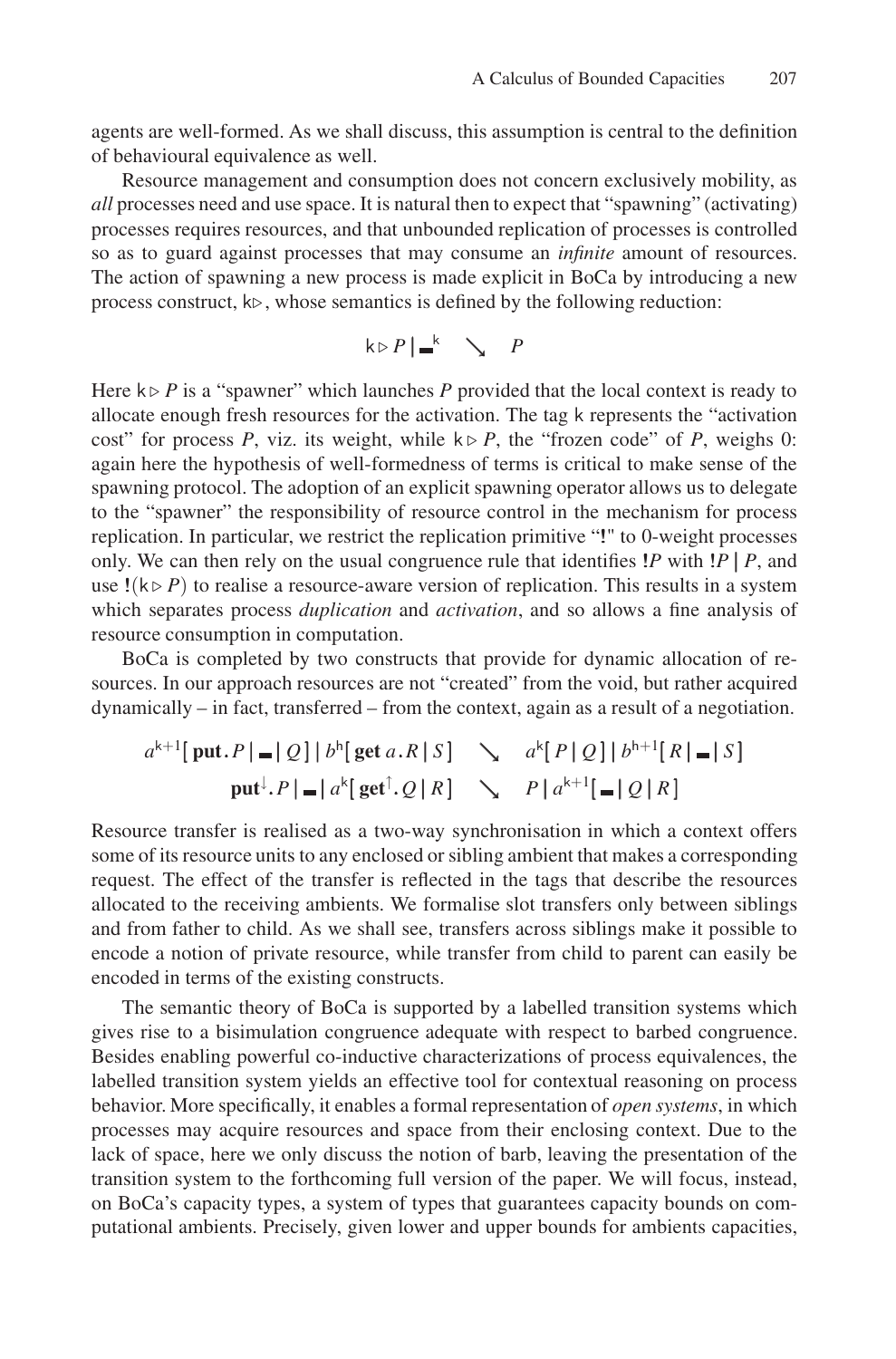the system enables us to certify statically the absence of under/over-flows, potentially arising from an uncontrolled use of dynamic space allocation capabilities.

We remark that our approach is typical of a way to couple language design with type analysis very useful in frameworks like Global Computing, where it is ultimately unrealistic to assume acquaintance with all the entities which may in the future interact with us, as it is usually done for standard type systems. The openness of the network and its very dynamic nature deny us any substantial form of global knowledge. Therefore, syntactic constructs must be introduced to support the static analysis, as e.g., our "negotiation" protocols. In our system, the possibility of dynamically checking particular space constraints is a consequence of the explicit presence of the primitive ... A further reason to avoid resource control mechanisms in ambient-like calculi mainly based on static typing systems is that they tend, as perfectly illustrated in [17], to require 3-way synchronisations which, as explained in [16], make the calculus cumbersome.

*Structure of the paper.* In §1 we give the formal description of BoCa and its operational semantics, and we illustrate it with a few examples. The type system for the calculus is illustrated in §2. In §3 we discuss the issue of resource interference, and we extend the calculus to deal with private resources in the form of named slots.

## **1 The Calculus BoCa**

The calculus is a conservative extension of the Ambient Calculus. We presuppose two mutually disjoint sets:  $\mathcal{N}$  of names, and  $\mathcal{V}$  of variables. The set  $\mathcal{V}$  is ranged over by letters at the end of the alphabet, typically  $x, y, z$ , while  $a, b, c, d, n, m$  range over  $\mathcal{N}$ . Finally, h,k and other letters in the same font denote integers. The syntax of the calculus is defined below, with  $\pi$  and *W* types as introduced in §2.

**Definition 1 (Preterms and Terms).** The set of process *preterms* is defined by the following productions (where we assume  $k \geq 0$ ):

 $P$ *rocesses*  $P ::= \blacksquare | 0 | M.P | P | P | M^k [ P ] | P | ( \mathbf{V}a : \pi ) P | k \triangleright P | (x : W) P | \langle M \rangle P$ *Capabilities C* ::= **in** *M* | **out** *M* | **opn** *M* | **get** *M* | **get**<sup> $\uparrow$ </sup> |  $\overline{opn}$  |  $\overline{p}$  **put** |  $\overline{p}$ **ut**<sup> $\downarrow$ </sup> *Messages*  $M ::= nil | a \in \mathcal{N} | x \in \mathcal{V} | C | M.M$ 

A (well-formed) *term P* is a preterm such that  $w(P) \neq \bot$ , where *w* : Processes  $\rightarrow \omega$  is the partial *weight* function defined as follows:

$$
w(\mathbf{0}) = 0 \qquad w(\mathbf{I}) = 1 \qquad w(P | Q) = w(P) + w(Q)
$$

$$
w(M.P) = w((x : \chi)P) = w(\langle M \rangle P) = w((\mathbf{v}a : \pi)P) = w(P)
$$

$$
w(a^k[P]) = \text{if } w(P) \text{ is } k \text{ then } k \text{ else } \bot
$$

$$
w(k \triangleright P) = \text{if } w(P) \text{ is } k \text{ then } 0 \text{ else } \bot
$$

$$
w(IP) = \text{if } w(P) \text{ is } 0 \text{ then } 0 \text{ else } \bot
$$

We use the standard notational conventions for ambient calculi. We omit types when not relevant; we write  $a[P]$  instead of  $a^k[P]$  when the value of k does not matter; we use  $\bullet^k$  as a shorthand for  $\underbrace{\cdot \cdot \cdot \cdot \cdot}_{\bullet}$  and similarly *C*<sup>k</sup> as a shorthand for *C*.....*C* 

$$
\frac{k}{k}
$$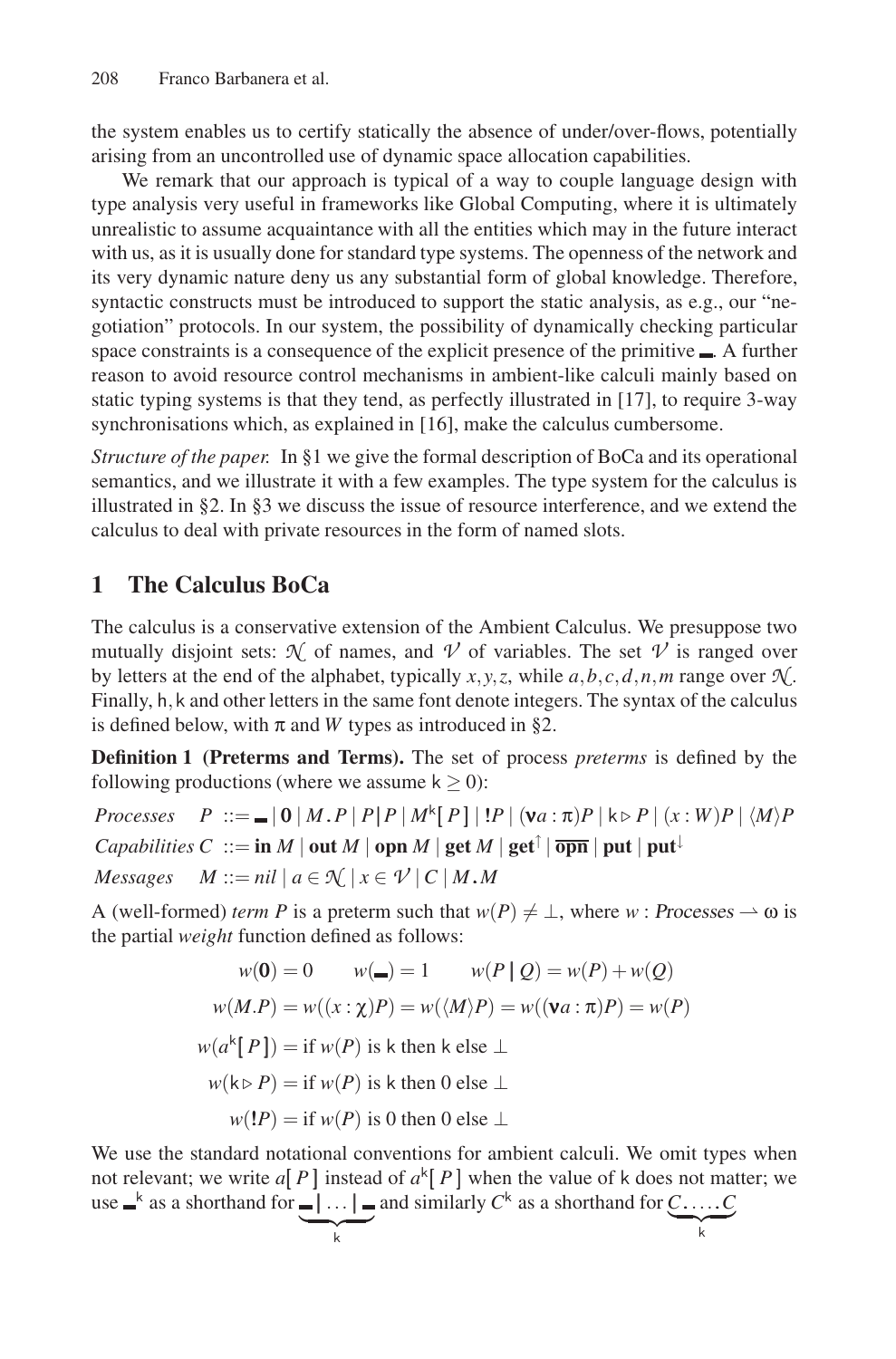#### **1.1 Reduction**

The dynamics of the calculus is defined as usual in terms of structural congruence and reduction (cf. Figure 1). Unlike other calculi, however, in BoCa both relations are only defined for proper terms, a fact we will leave implicit in the rest of the presentation.

**Structural Congruence:** ( $|,0\rangle$  is a commutative monoid.  $(\mathbf{v}a)(P \mid Q) \equiv (\mathbf{v}a)P \mid Q \ \ (a \notin \text{fn}(Q))$   $(\mathbf{v}a)a^0[\mathbf{0}] \equiv \mathbf{0}$  $(\mathbf{v}a)\mathbf{0} \equiv \mathbf{0}$   $(\mathbf{v}a)(\mathbf{v}b)P \equiv (\mathbf{v}b)(\mathbf{v}a)P$  $\mathbb{I}P = P | \mathbb{I}P$   $a \in (b)P | \equiv (b) a P | (a \neq b)$ **Reduction:**  $E := \{\cdot\} | E | P | (\mathbf{v} m) E | m^k | E$  is an evaluation context  $a^k[\ln b \cdot P \mid Q] | b[-k| R] \longrightarrow k | b[a^k [P \mid Q] | R]$  $\left( \begin{array}{cc} \text{EXIT} \end{array} \right)$   $\left[ h \left[ P \left[ a^k \left[ \text{out } b \right] Q \left| R \right] \right] \right] \longrightarrow a^k \left[ Q \left| R \right] \left[ b \left[ P \left| \right] \right] \right]$ (OPEN) **opn**  $a \cdot P | a[\overline{\text{opn}} \cdot Q | R] \searrow P | Q | R$  $a^{k+1}$ [ put. *P* | \_| Q ] |  $b^h$ [ get  $a \cdot R$  | S]  $\qquad$   $a^k$ [ *P* | Q ] |  $b^{h+1}$ [  $R$  | \_| S] (GETD)  $\mathbf{p} \mathbf{u} \mathbf{t}^{\downarrow} \cdot P \mathbf{I} = \mathbf{a}^{\mathsf{k}} [\mathbf{g} \mathbf{e} \mathbf{t}^{\uparrow} \cdot Q \mathbf{R}] \quad \searrow \quad P \mathbf{a}^{\mathsf{k+1}} \mathbf{I} = \mathbf{Q} \mathbf{R}$ (SPAWN)  $k \triangleright P \begin{array}{c} k \\ k \end{array}$  *P* (EXCHANGE)  $(x:\chi)P \mid \langle M \rangle Q \quad \searrow \quad P\{x := M\} \mid Q$  $P \equiv P'$   $P' \searrow Q'$   $Q' \equiv Q \implies P \searrow Q$  $(CONTEXT)$  $\searrow$ *Q*  $\implies$   $E\{P\}\searrow$   $E\{Q\}$ 

**Fig. 1.** Structural Congruence and Reduction

The reduction relation  $\setminus$  is defined according to the intuitions discussed in the introduction; we denote with  $\searrow$  the reflexive and transitive closure of  $\searrow$ . Structural congruence is essentially standard. The assumption of well-formedness is central to both relations. In particular, the congruence  $!P \equiv P | !P$  only holds with *P* a proper term of weight 0. Thus, to duplicate arbitrary processes we need to first "freeze" them under k $\triangleright$ , i.e. we decompose arbitrary duplication into "template replication" and "process activation." We define  $!^k \triangleq !k \triangleright$ , which gives us  $!^k P \cdot | \cdot \cdot \cdot |^k P \cdot |^p P$ .

A few remarks are in order on the form of the transfer capabilities. The **put** capability (among siblings) does not name the target ambient, as is the case for the dual capability **get**. We select this particular combination because it is the most liberal one for which our results hold. Of course, more stringent notions are possible, as e.g. when both partners in a synchronisation use each other's names. Adopting any of these would not change the nature of the calculus and preserve, mutatis mutandis, the validity of our results. In particular, the current choice makes it easy and natural to express interesting programming examples (cf. the memory management in §1.3), and protocols: e.g., it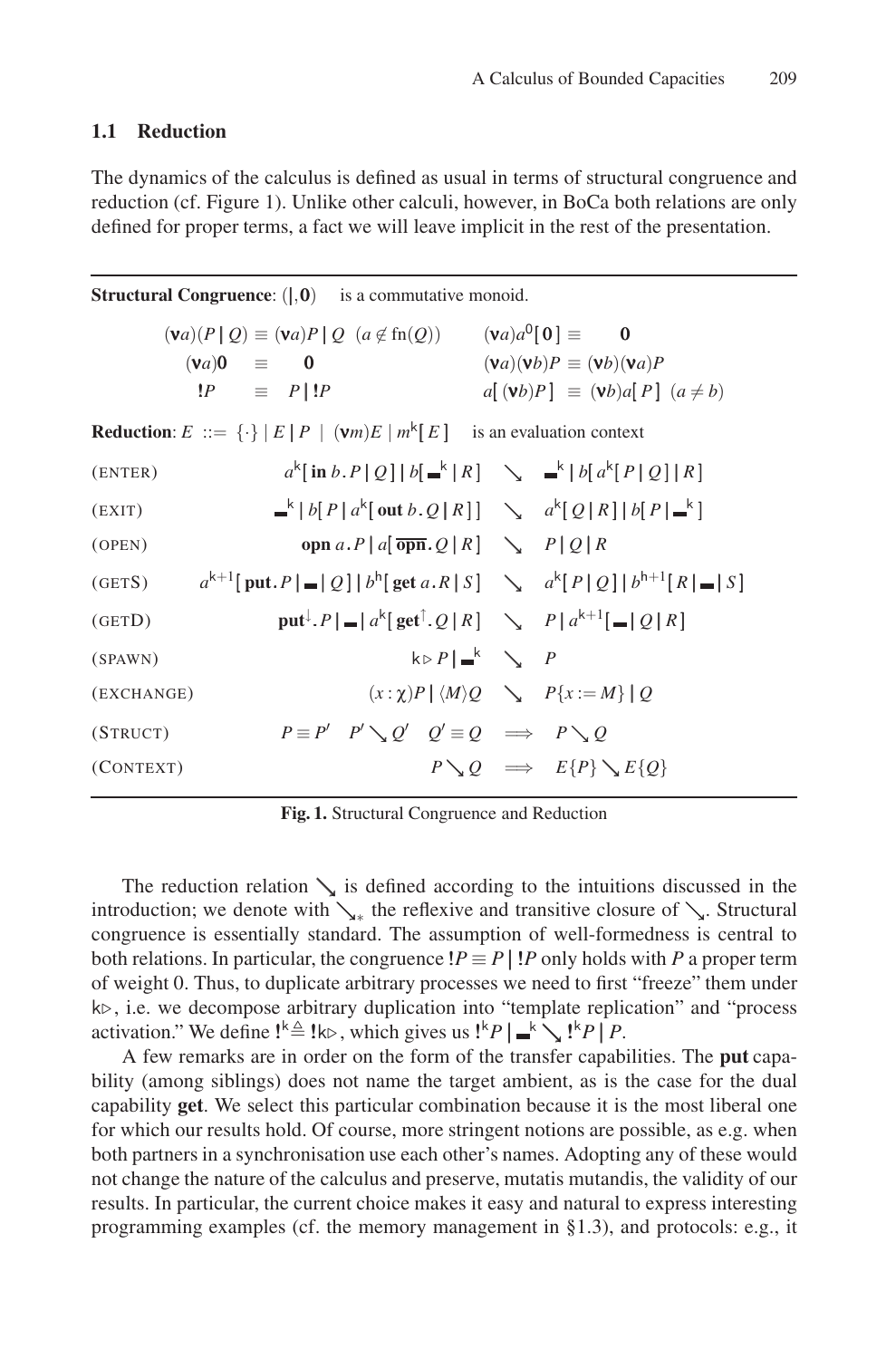enables us to provide simple encoding of named (and private) resources allocated for spawning (cf. §3). Secondly, a new protocol is easily derived for transferring resources "upwards" from children to parents using the following pair of dual put and get.

$$
\text{get}^{\downarrow}a \cdot P \triangleq (\text{v}m)(\text{opn } m \cdot P \mid m[\text{ get } a \cdot \overline{\text{opn}}]), \text{ and } \text{put}^{\uparrow} \triangleq \text{put}
$$

Transfers affect the amount of resources allocated at different nesting levels in a system. We delegate to the type system of §2 to control that no nesting level suffers from resource over- or under-flows. The reduction semantics itself guarantees that the global amount of resources is preserved, as it can be proved by an inspection of the reduction rules.

## **Proposition 1** (Resource Preservation). *If*  $w(P) \neq \bot$ , and  $P \searrow_* Q$ , then  $w(Q) = w(P)$ .

Two remarks about the above proposition are in order. First, resource preservation is a distinctive property of *closed* systems; in open systems, instead, a process may acquire new resources from the environment, or transfer resources to the environment, by exercising the **put** and **get** capabilities. Secondly, the fact that the global weight of a process is invariant through reduction does not imply that the amount of resources available for computation also is invariant. Indeed, our notion of slot is an economical way to convey the three different concepts of a resource being *free*, *allocated*, or *wasted* , according to the context in which so occurs during the computation. Unguarded slots, as in  $a = |P|$ , represent resources available for spawning or mobility at a given nesting level; guarded slots, like  $M$ .  $\blacksquare$ , represent allocated resources, which may potentially be released and become free; and unreachable slots, like  $(\mathbf{v}a)$  in  $a = \mathbf{k}$  or  $(\mathbf{v}a)a^k[\cdot]$ , represent wasted resources that will never be released.

Computation changes the state of resources in the expected ways: allocated resources may be freed, as in **opn**  $a = |a[P] \setminus P$ ; free resources may be allocated, as in  $=$   $| 1 \triangleright M = \searrow M =$ , or wasted as in **put**<sup> $\downarrow$ </sup>  $| = | (va)a[ get^{\dagger}] \searrow (va)a[ = ]$ . No further transition for wasted resource is possible: in particular, it may never become free, and re-allocated. Accordingly, while the global amount of resources is invariant through reduction, as stated in Proposition 1, the computation of a process does in general consume resources and leaves a non-increasing amount of free and allocated resources. We leave to our future work the development of a precise analysis of resource usage based on the characterization we just outlined, and focus on the behavioural semantics of the calculus instead.

### **1.2 Behavioural Semantics**

The semantic theory of BoCa is based on *barbed congruence* [13], a standard equality relation based on reduction and a notion of observability. As usual in ambient calculi, our observation predicate,  $P \downarrow_a$ , indicates the possibility for process P to interact with the environment via an ambient named *a*. In Mobile Ambients (MA) this is defined as follows:

(1) 
$$
P \downarrow_a \triangleq P \equiv (\nu \tilde{m})(a[P'] | Q) \qquad a \notin \tilde{m}
$$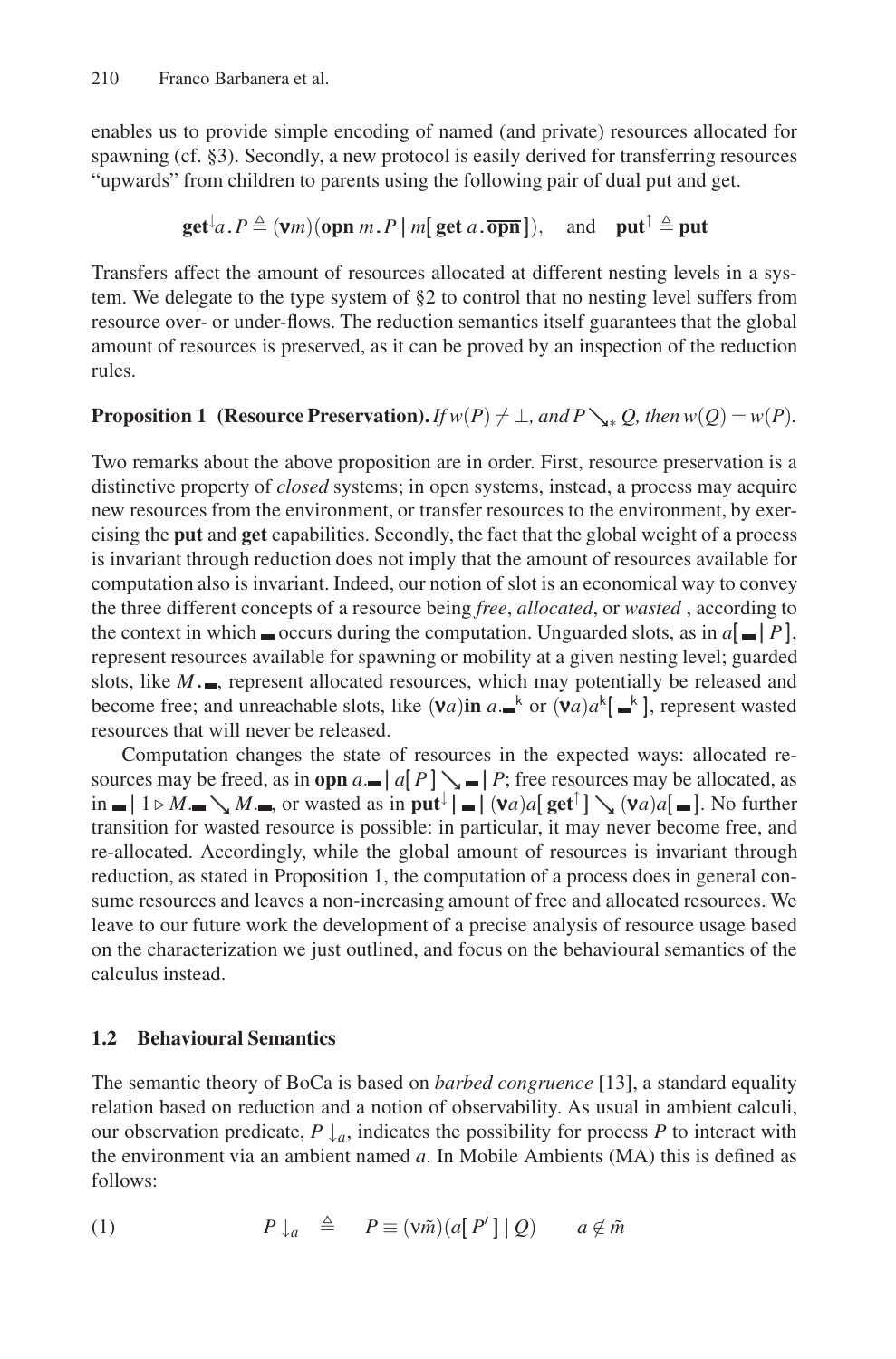Since no authorisation is required to cross a boundary, the presence of an ambient *a* at top level denotes a potential interaction between the process and the environment via *a*. In the presence of co-capabilities [12], however, the process  $(v\tilde{m})(a[P \mid Q)$ only represents a potential interaction if *P* can exercise an appropriate co-capability. The same observation applies to BoCa, as many aspects of its dynamics rely on cocapabilities: notably, mobility, opening, and transfer across ambients. Correspondingly, we have the following reasonable choices of observation (with  $a \notin {\{\tilde{m}\}}$ ):

(2)  $P \downarrow_a^{opn} \triangleq P \equiv (\mathbf{v} \tilde{m}) (a[\overline{\mathbf{opn}}. P' | Q] | R)$ 

(3) 
$$
P \downarrow_a^{slt} \triangleq P \equiv (\mathbf{V} \tilde{m})(a \mathbf{I} - |\mathcal{Q}| | R)
$$

(4) 
$$
P \downarrow_a^{put} \triangleq P \equiv (\mathbf{v} \tilde{m}) (a[\mathbf{put}.P' | - | Q] | R)
$$

As it turns out, definitions (1)–(4) yield the same barbed congruence relation. Indeed, the presence of 0-weighted ambients makes it possible to rely on the same notion of observation as in MA, that is (1), without consequences on barbed congruences. We discuss this in further detail below.

Our notion of barbed congruence is standard, except that we require closure by wellformed contexts. Say that a relation  $\mathcal{R}$  is *reduction closed* if  $P \mathcal{R} Q$  and  $P \setminus P'$  imply the existence of some  $Q'$  such that  $Q \searrow_* Q'$  and  $P'RQ'$ ; it is *barb preserving* if  $PRQ$ and  $P \downarrow_a$  imply  $Q \Downarrow_a$ , i.e.  $Q \searrow \downarrow_a$ .

**Definition 2 (Barbed Congruence).** Barbed bisimulation, noted  $\simeq$ , is the largest symmetric relation on closed processes that is reduction closed and barb preserving. Two processes *P* and *Q* are *barbed congruent*, written  $P \cong Q$ , if for all contexts  $C[\cdot]$ , preterm  $C[P]$  is a term iff so is  $C[Q]$ , and then  $C[P] \simeq C[Q]$ .

Let then ≅*i* be the barbed congruence relation resulting from Definition 2 and from choosing the notion of observation as in (*i*) above (with  $i \in [1..4]$ ).

### **Proposition 2** (Independence from Barbs).  $\cong_i = \cong_j$  *for all i*, *j* ∈ [1..4]*.*

Since the relations differ only on the choice of barb, Proposition 2 is proved by just showing that all barbs imply each other. This can be accomplished, as usual, by exhibiting a corresponding context. For instance, to see that  $\cong_3$  implies  $\cong_2$  use the context  $C[\cdot] = [\cdot] |$  **opn**  $a.b^{\text{th}}[$ . and note that for all *P* such that *b* is fresh in *P* one has  $P \Downarrow_{a}^{opp}$ if and only if  $C[P] \Downarrow_b^{slt}$ .

The import of the processes' weight in the relation of behavioural equivalence is captured directly by the well-formedness requirement in Definition 2. In particular, processes of different weight are distinguished, irrespective of the their "purely" behavioral properties. To see that, note that any two processes *P* and *Q* of weight, say, k and h with  $h \neq k$ , are immediately distinguished by the context  $C[\cdot] = a^k[[\cdot]]$ , as  $C[P]$ is well-formed while  $C[Q]$  is not.

### **1.3 Examples**

We complete the presentation of the calculus with some encodings of systems and examples in which space usage and control is modelled.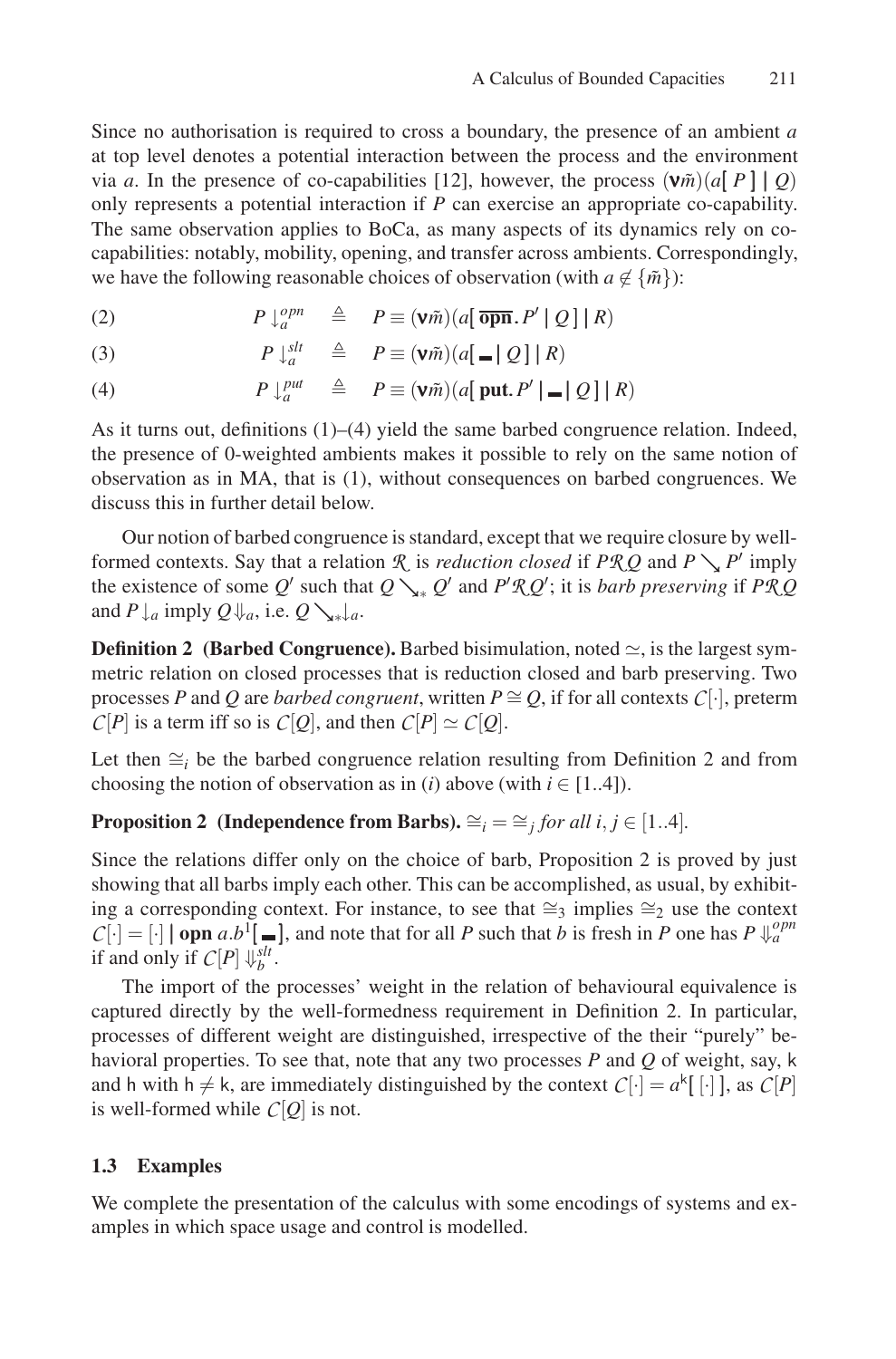**Recovering Mobile Ambients.** The Ambient Calculus [2] is straightforwardly embedded in (an untyped version of) BoCa: it suffices to insert a process !**opn** in all ambients. The relevant clauses of the embedding are as follows:

$$
\llbracket a[P] \rrbracket \triangleq a^0 \llbracket \overline{\textbf{open}} \rrbracket \llbracket P \rrbracket \rrbracket, \quad \llbracket (\textbf{v}a)P \rrbracket \triangleq (\textbf{v}a) \llbracket P \rrbracket
$$

and the remaining ones are derived similarly; clearly all resulting processes weigh 0.

**Encoding Father-Son Swap.** In BoCa, like in any situation where ambient weighs, this swap is possible only in case the father and child nodes have the same weight. We present it for example in the case of weight 1. Notice the use of the primitives for child to father slot exchange that we have defined in §1.

 $b^1[$  get<sup> $\downarrow$ </sup>a. put. in a. get<sup>†</sup> | a<sup>1</sup> $[$  put<sup>†</sup> . out *b*. get *b*. put<sup> $\downarrow$ </sup> | \_]  $] \searrow_*$  a<sup>1</sup> $[$   $b^1[$  \_]  $]$ 

**Encoding Ambient Renaming.** We can represent in BoCa a form of ambient selfrenaming capability. First, define  $\text{spw}_a b^k[P] \triangleq exp^0[\text{ out } a.\overline{\text{opn}}. k \triangleright b^k[P]]$  and then use it to define

 $a$  **be**<sup>k</sup> $b$ .  $P \triangleq$  **spw**<sub>*a*</sub> $b$ <sup>k</sup> $\left[ \begin{array}{c} \infty \\ \infty \end{array} \right]$  | **in**  $b$ .  $\overline{\text{opn}}$ .  $P$ 

Since **opn**  $exp \left[ -k \right] a^h \left[ s p w_a b^k [P] |Q \right] \searrow_b b^k [P] |a^h [Q]$  where k, h are the weights of *P* and *Q*, respectively, we get

$$
a^{k}[a\mathbf{be}^{k}b.P|R]| \perp^{k} |\mathbf{opn} \exp \searrow_* b^{k}[P|R]| \perp^{k}
$$

So, an ambient needs to *borrow* space from its parent in order to rename itself. We conjecture that renaming cannot be obtained otherwise.

**A Memory Module.** A user can take slots from a memory module MEM\_MOD using MALLOC and release them back to MEM\_MOD after their use.

$$
\text{MEM\_MOD} \triangleq \text{mem}[\text{--}^{256MB} | \overbrace{\text{opn } m | \dots | \text{opn } m}^{256MB}]
$$
\n
$$
\text{MALLOC} \triangleq m[\text{out } u.\text{in } \text{mem}.\overline{\text{opn}}.\text{put}.\text{get } u.\text{opn } m]
$$
\n
$$
\text{USER} \triangleq u[\dots] \text{MALLOC} | \dots \text{get } \text{mem}.\text{put } | \dots]
$$

# **2 Bounding Resources, by Typing**

In this section we discuss a type system that provides static guarantees for a simple behavioural property, namely the absence of space under- and over-flows arising as a result of transfers during the computation. To deal with this satisfactorily, we need to take into account that transfer (co)capabilities can be acquired by way of exchanges. The type of a capability will hence have to express how it affects the space of the ambient in which it can be performed.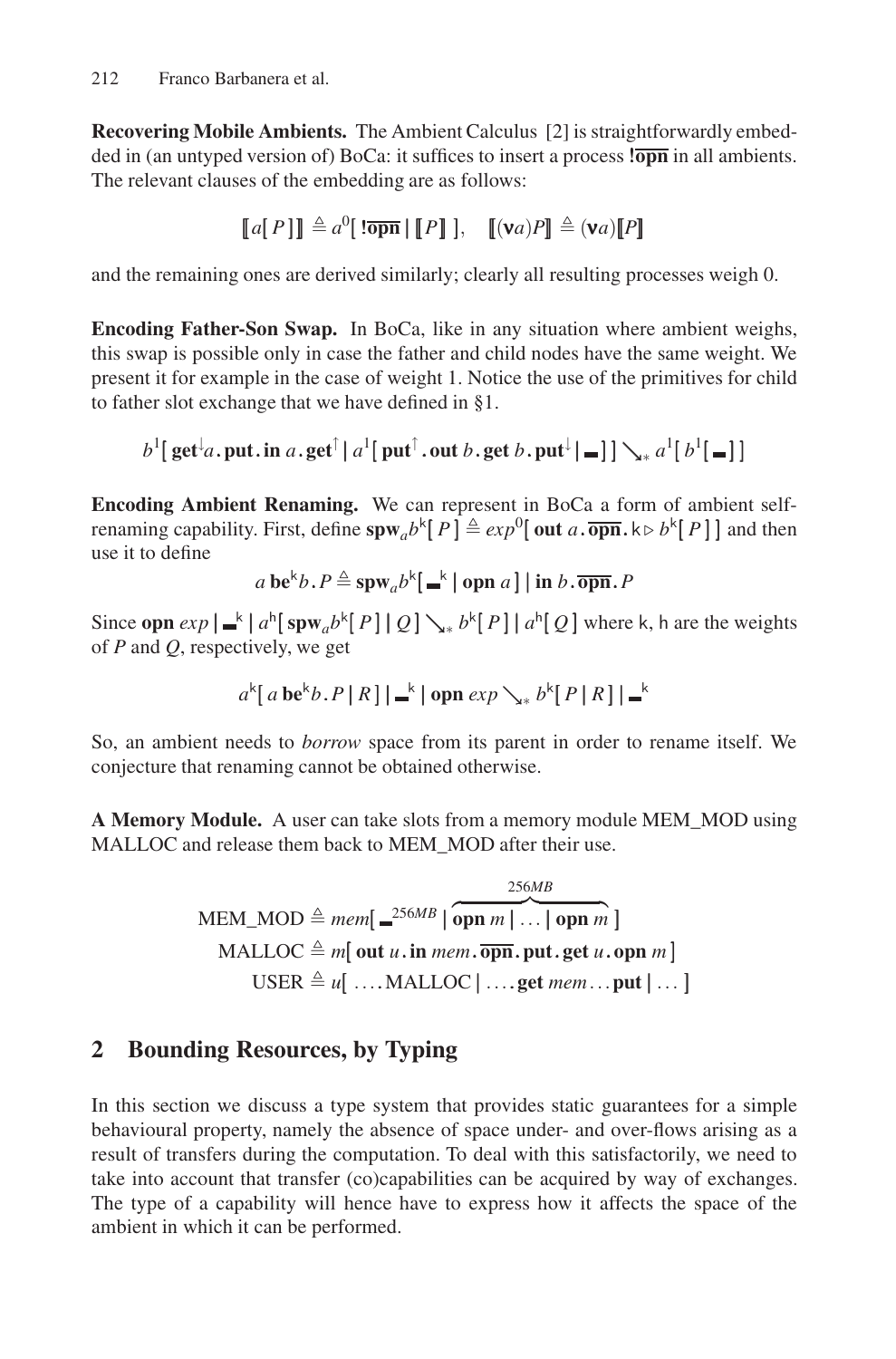#### **2.1 The Types**

We use  $\mathcal Z$  to denote the set of integers, and note  $\mathcal Z^+$  and  $\mathcal Z^-$  the sets of non-negative and non-positive integers respectively. We define the following domains:

| Intervals             | $t \in \mathcal{S} \triangleq \{ [n, N] \mid n, N \in \mathcal{Z}^+, n \leq N \}$             |
|-----------------------|-----------------------------------------------------------------------------------------------|
| Effects               | $\epsilon \in \mathcal{I} \triangleq \{(d,i) \mid d \in \mathcal{Z}^-, i \in \mathcal{Z}^+\}$ |
| <b>Thread Effects</b> | $\phi \in \Phi \triangleq \mathcal{L} \rightarrow \mathcal{L}$                                |

Intervals and effects are ordered in the usual way, namely:  $[n, N] \leq [n', N']$  when  $n' \leq n$ and  $N \le N'$  and  $(d, i) \le (d', i')$  when  $d' \le d$  and  $i \le i'$ . It is also convenient to define the component-wise sum operator for effects:  $(d, i) + (d', i') = (d + d', i + i')$ , and lift it to  $\Phi$ pointwise:  $\phi_1 + \phi_2 = \lambda \varepsilon \cdot \phi_1(\varepsilon) + \phi_2(\varepsilon)$ .

The syntax of types is defined by the following productions:

| Message Types         | $W ::= Amb\langle \iota, \varepsilon, \chi \rangle \mid Cap \langle \phi, \chi \rangle$ |
|-----------------------|-----------------------------------------------------------------------------------------|
| <b>Exchange Types</b> | $\chi ::= Shh \mid W$                                                                   |
| Process Types         | $\pi ::= Proc\langle \varepsilon, \chi \rangle$                                         |

Type  $Proc \langle \varepsilon, \chi \rangle$  is the type of processes with  $\varepsilon$  effects and  $\chi$  exchanges. Specifically, for a process *P* of type  $Proc(\mathbf{d},\mathbf{i}),\chi)$ , the effect  $(\mathbf{d},\mathbf{i})$  bounds the number of slots delivered (d) and acquired (i) by *P* as the cumulative result of exercising *P*'s transfer capabilities.

Type  $Amb\langle \iota, \varepsilon, \chi \rangle$  is the type of ambients with weight ranging in  $\iota$ , and enclosing processes with  $\varepsilon$  effects and  $\chi$  exchanges. As in companion type systems, values that can be exchanged include ambients and (paths of) capabilities, while the type *Shh* indicates no exchange. As for capability types,  $Cap\langle \phi, \chi \rangle$  is the types of capabilities which, when exercised, unleash processes with  $\chi$  exchanges, and compose the effect of the unleashed process with the thread effect φ. The functional domain of thread effects helps compute the composition of effects. In brief, thread effects accumulate the results from **get**s and **put**s, and compose these with the effects unleashed by occurrences of **opn**.

We introduce the following combinators (functions in  $\Phi$ ) to define the thread effects of the **put**, **get** and **open** capabilities.

$$
\begin{aligned} \mathsf{Put} & = \lambda(\mathsf{d},\mathsf{i}).(\mathsf{d}-1,\mathsf{max}(0,\mathsf{i}-1)) \\ \mathsf{Get} & = \lambda(\mathsf{d},\mathsf{i}).(\mathsf{min}(0,\mathsf{d}+1),\mathsf{i}+1) \\ \mathsf{Open}(\mathsf{e}) & = \lambda(\mathsf{d},\mathsf{i}).(\mathsf{e}+(\mathsf{d},\mathsf{i})) \end{aligned}
$$

The intuition is as follows. A **put** that prefixes a process  $P$  with cumulative effect  $(d, i)$ , contributes to a "shift" in that effect of one unit. The effect of a **get** capability is dual. To illustrate, take  $P = \text{put.}$  put. get *a*. The thread effect associated with *P* is computed as follows, where we use function composition in standard order (i.e.  $f \circ g(x) = f(g(x))$ ):

$$
\varepsilon = (\text{Put} \circ \text{Put} \circ \text{Get})((0,0)) = (-2,0).
$$

The intuition about an open capability is similar, but subtler, as the effect of opening an ambient is, essentially, the effect of the process unleashed by the open: in **opn** *n*.*P*, the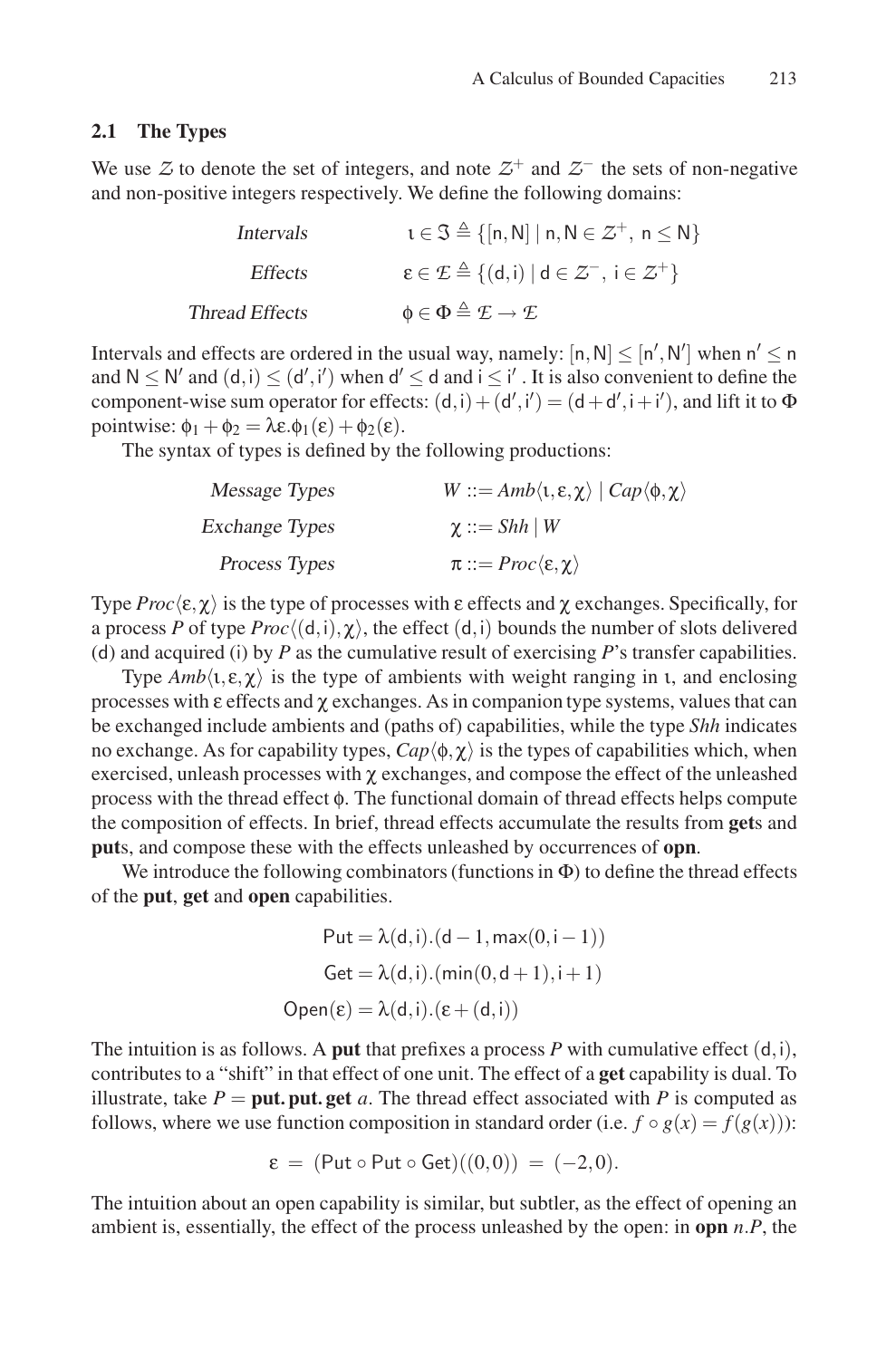process unleashed by **opn** *n* runs in parallel with *P*. As a consequence, open has an additive import in the computation of the effect. To motivate, assume that  $n : Amb\langle \iota, \varepsilon, \chi \rangle$ . Opening *n* unleashes the enclosed process in parallel to the process *P*. To compute the resulting effect. we may rely on the effect ε declared by *n* to bound the effect of the unleashed process: that effect is then is added to the effect of the continuation *P*. Specifically, if *P* has effect  $\varepsilon'$ , the composite effect of **opn** *n*.*P* is computed as  $Open(\varepsilon)(\varepsilon') = \varepsilon + \varepsilon'.$ 

#### **2.2 The Typing Rules**

The typing rules are collected in Figures 2 and 3, where we denote with  $\mathsf{id}_{\Phi}$  the identity element in the domain Φ.

The rules in Figure 2 derive judgements  $\Gamma \vdash M : W$  for well-typed messages. The rules draw on the intuitions we gave earlier. Notice, in particular, that the capabilities **in**, **out** and the cocapability  $\overline{opn}$  have no effect, as reflected by the use  $id_{\Phi}$  in their type. The same is true also of the the co-capability **put**<sup>↓</sup> . In fact, by means of the superscript k in  $a^k[P]$  we can record the actual weight of the ambient (cf. reduction rule (GETD)). This implies that the weight of an ambient in which **put**<sup>↓</sup> is executed does not change: the ambient loses a slot, but the weight of one of its sub-ambients increases.

| $\longrightarrow (axiom)$                                                                                                                                                                              | $ (nil)$                                                                                                                 |  |  |  |
|--------------------------------------------------------------------------------------------------------------------------------------------------------------------------------------------------------|--------------------------------------------------------------------------------------------------------------------------|--|--|--|
| $\Gamma, M: W \vdash M: W$                                                                                                                                                                             | $\Gamma \vdash nil : Cap\langle id_{\Phi}, \chi \rangle$                                                                 |  |  |  |
| $\frac{\Gamma \vdash M : Amb \langle -, -, - \rangle}{\Gamma \vdash \mathsf{get}\, M : \mathit{Cap} \langle \mathsf{Get}, \chi \rangle} \left( \mathsf{get}\, M \right)$                               | $\overline{\Gamma \vdash \textbf{put} : \textit{Cap} \langle \mathsf{Put}, \chi \rangle}$ (put)                          |  |  |  |
| $\overline{\Gamma \vdash \mathtt{get}^\uparrow : \mathit{Cap} \langle \mathsf{Get}, \chi \rangle} \; (\mathtt{get}^\uparrow)$                                                                          | $\overline{\Gamma \vdash \mathbf{put}^{\downarrow} : Cap \langle \mathsf{id}_{\Phi}, \chi \rangle}$ (put <sup>[1</sup> ) |  |  |  |
| $\frac{\Gamma \vdash M : Amb \langle -, -, - \rangle}{\Gamma \vdash M}$ (in M)                                                                                                                         | $\Gamma \vdash M : Amb\langle -, -, - \rangle$ (out M)                                                                   |  |  |  |
| $\Gamma \vdash \text{in } M : Cap \langle \text{id}_{\Phi}, \chi \rangle$                                                                                                                              | $\Gamma\vdash$ out $M:Cap\langle id_{\Phi}, \chi\rangle$                                                                 |  |  |  |
| $\Gamma\vdash M : Amb\langle -, \epsilon, \chi\rangle$                                                                                                                                                 | $\overline{opn})$                                                                                                        |  |  |  |
| $\overbrace{\Gamma \vdash \mathsf{opn}\, M : \mathit{Cap} \langle \mathsf{Open}(\epsilon), \chi \rangle}^{(1)} (\mathsf{opn}\, M)$                                                                     | $\overline{\Gamma \vdash \overline{\text{opn}} : \text{Cap}\langle \text{id}_{\Phi}, \chi \rangle}$                      |  |  |  |
| $\frac{\Gamma \vdash M : Cap \langle \phi, \chi \rangle \quad \Gamma \vdash M' : Cap \langle \phi', \chi \rangle}{\Gamma \vdash M.M' : Cap \langle \phi \circ \phi', \chi \rangle}$<br>$\equiv (path)$ |                                                                                                                          |  |  |  |

#### **Fig. 2.** Good Messages

The rules in Figure 3 derive judgements  $\Gamma \vdash P : \text{Proc} \langle \varepsilon, \chi \rangle$  for well-typed processes. An inspection of the typing rules shows that any well-typed process is also well-formed (in the sense of Definition 1. We let  $0<sub>F</sub>$  denote the null effect  $(0,0)$ : thus, rules **(0)** and ( ) simply state that the inhert process and the slot form have no effects. Rule (*prefix*) computes the effects of prefixes, by applying the thread effect of the capability to the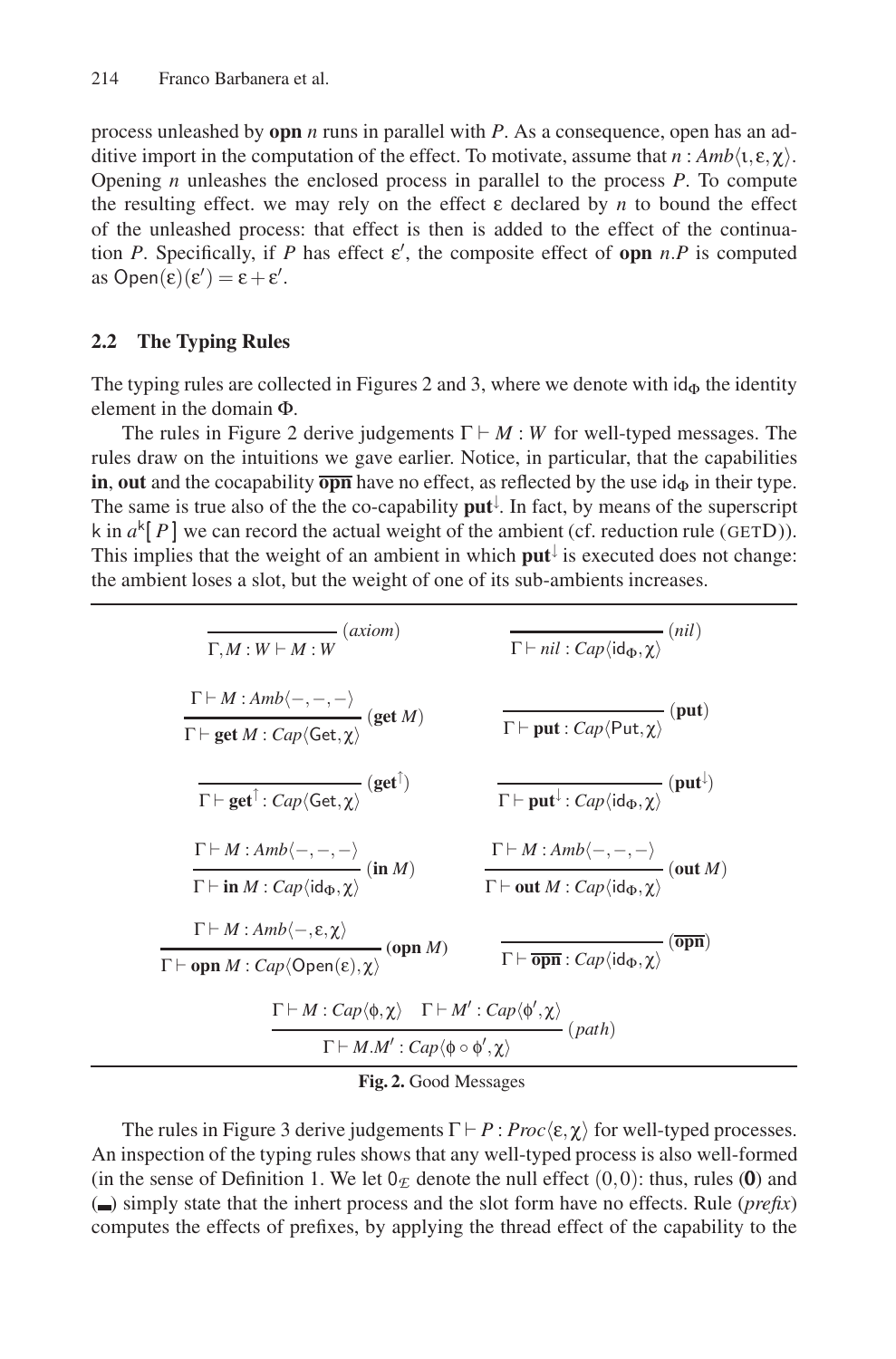| $\frac{\overline{\Gamma\vdash \blacksquare : \text{Proc}\langle 0_{\mathcal{T}}, \chi\rangle}}{\Gamma\vdash \blacksquare : \text{Proc}\langle 0_{\mathcal{T}}, \chi\rangle}$                                                                                                                                                                                                  | $\cdot$ (0)<br>$\frac{}{\Gamma \vdash \mathbf{0} : \text{Proc} \langle \mathbf{0}_\tau, \chi \rangle}$                                                                                                                                                                          |  |  |  |
|-------------------------------------------------------------------------------------------------------------------------------------------------------------------------------------------------------------------------------------------------------------------------------------------------------------------------------------------------------------------------------|---------------------------------------------------------------------------------------------------------------------------------------------------------------------------------------------------------------------------------------------------------------------------------|--|--|--|
| $\frac{\Gamma \vdash M : Cap \langle \phi, \chi \rangle \quad \Gamma \vdash P : Proc \langle \varepsilon, \chi \rangle}{\Gamma \vdash M . P : Proc \langle \phi(\varepsilon), \chi \rangle} \ (prefix)$                                                                                                                                                                       |                                                                                                                                                                                                                                                                                 |  |  |  |
| $\frac{\Gamma \vdash P : Proc\langle \varepsilon, \chi \rangle \quad \Gamma \vdash Q : Proc\langle \varepsilon', \chi \rangle}{\Gamma \vdash P \,   \, Q : Proc\langle \varepsilon + \varepsilon', \chi \rangle} \; (par) \qquad \frac{\Gamma, x : W \vdash P : Proc\langle \varepsilon, W \rangle}{\Gamma \vdash (x : W) P : Proc\langle \varepsilon, W \rangle} \; (input)$ |                                                                                                                                                                                                                                                                                 |  |  |  |
| $\Gamma \vdash M : W \quad \Gamma \vdash P : \text{Proc} \langle \varepsilon, W \rangle$                                                                                                                                                                                                                                                                                      | M: $W = \Gamma \vdash P : Proc \langle \varepsilon, W \rangle$<br>$\Gamma \vdash \langle M \rangle P : Proc \langle \varepsilon, W \rangle$ (out put) $\Gamma \vdash (va : Amb \langle 1, \varepsilon, \chi \rangle) \vdash P : Proc \langle \varepsilon', \chi' \rangle$ (new) |  |  |  |
| $\Gamma \vdash M : Amb\langle [n,N], \varepsilon, \chi'\rangle$<br>$\Gamma \vdash P : \text{Proc} \langle (d,i), \chi' \rangle$ $w(P) = k \quad (d-i, \min(N-n, i-d)) \le \varepsilon$ (amb)                                                                                                                                                                                  | $[\max(k+d,0), k+i] < [n,N]$                                                                                                                                                                                                                                                    |  |  |  |
| $\Gamma \vdash M^k[P] : Proc\langle 0_{\mathcal{F}}, \chi \rangle$                                                                                                                                                                                                                                                                                                            |                                                                                                                                                                                                                                                                                 |  |  |  |
| $\frac{\Gamma \vdash P : Proc\langle 0_{\mathcal{I}}, \chi \rangle \quad w(P) = k}{\Gamma \vdash k \rhd P : Proc\langle 0_{\mathcal{I}}, \chi \rangle} \quad (spam) \qquad \frac{\Gamma \vdash P : Proc\langle 0_{\mathcal{I}}, \chi \rangle \quad w(P) = 0}{\Gamma \vdash !P : Proc\langle 0_{\mathcal{I}}, \chi \rangle} \quad (bang)$                                      |                                                                                                                                                                                                                                                                                 |  |  |  |

**Fig. 3.** Good Processes

effect of the process. Rule (*par*) adds up the effects of two parallel threads, while the constructs for input, output and restriction do not have any effect.

Rule (*amb*) governs the formation of ambient processes. The declared weight k of the ambient must reflect the weight of the enclosed process. Two further conditions ensure  $(i)$  that k modified by the effect  $(d,i)$  of the enclosed process lies within the interval  $[n,N]$  declared by the ambient type, and  $(ii)$  that effect  $\varepsilon$  declared by the ambient type is a sound approximation for the effects released by opening the ambient itself. Condition (*i*) is simply  $[\max(k+d,0),k+i] \leq [n,N]$ , where the use of max( $k+d,0$ ) is justified by observing that the weight of an ambient may never grow negative as a result the enclosed process exercising **put**capabilities. To motivate condition (*ii*), first observe that opening an ambient which encloses a process with effect  $(d,i)$  may only release effects  $\epsilon < (d - i, i - d)$ . The lower bound arises in a situation in which the ambient is opened right after the enclosed process has completed its i **get** 's and is thus left with |d−i| **put**'s unleashed in the opening context. Dually, the upper bound arises when the ambient is opened right after the enclosed process has completed its d **put**'s, and is left with i−d **get** 's. On the other hand, we also know that the maximum increasing effect released by opening ambients with weight ranging in  $[n,N]$  is  $N-n$ . Collectively, these two observations justify the condition  $(d-i, min(N-n,i-d)) \leq \varepsilon$  in rule (*amb*).

In rule (*spawn*), the effect of  $k \triangleright P$  is the same as that of the reduct *P*. Finally, to prevent the effects of duplicated processes to add up beyond control, with unpredictable consequences, rule (*bang*) enforces duplicated process to have null effects.

A first property of the given type system is that all typable preterms are terms.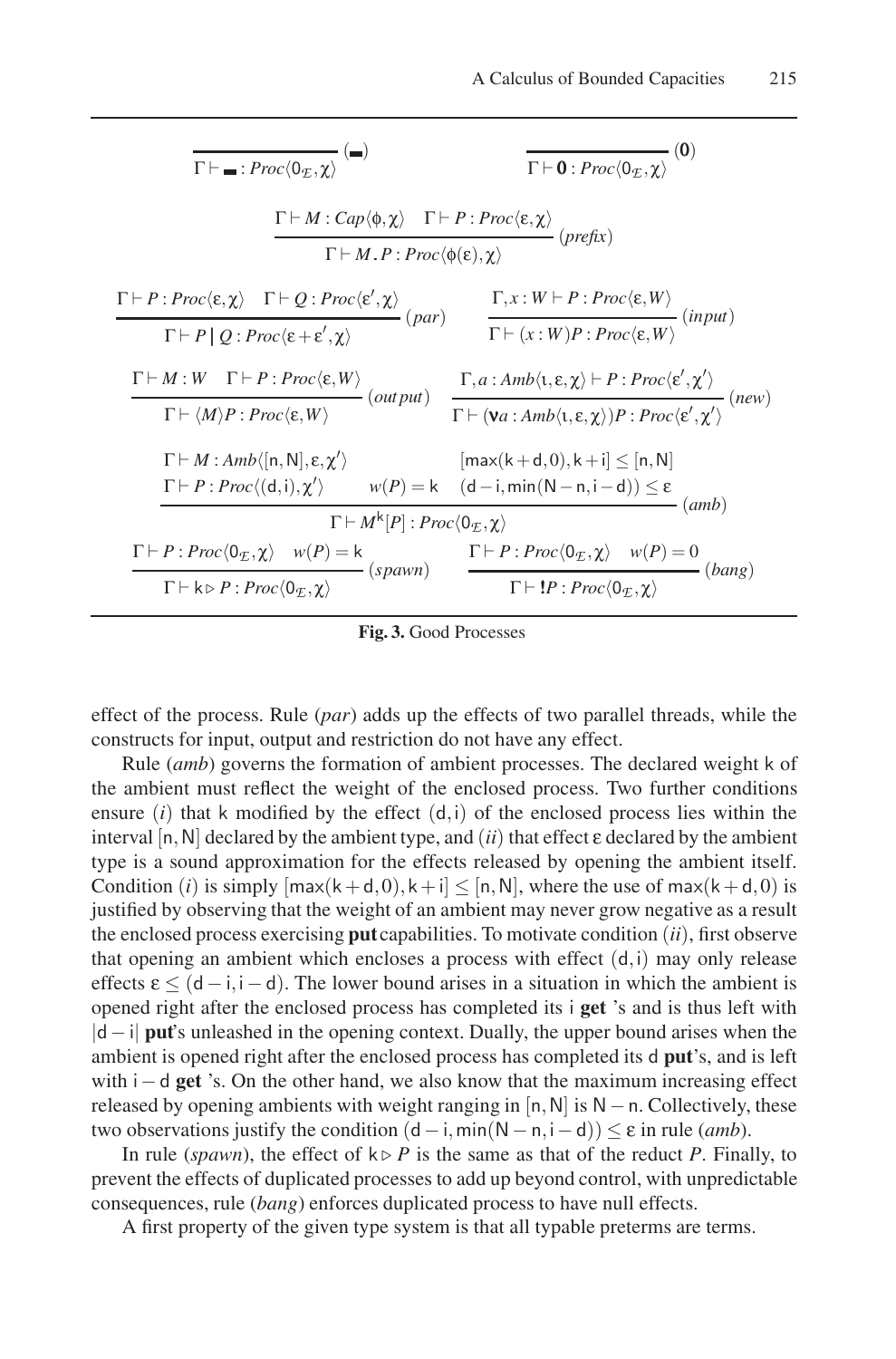The following result complements Proposition 1 and shows that capacity bounds on ambients are preserved during computations, while the processes' ability to shrink or expand reduces.

**Theorem 1 (Subject Reduction).** *Assume*  $\Gamma \vdash P : \text{Proc} \langle \varepsilon, \chi \rangle$  *and*  $P \searrow_* Q$ . *Then*  $\Gamma \vdash$  $Q: Proc\langle \varepsilon', \chi \rangle$  for some  $\varepsilon' \leq \varepsilon$ .

It follows as a direct corollary that no ambient may be subject to under/over-flows during the computation of a process.

**Theorem 2** (Absence of Under/Over-Flow). Assume  $\Gamma \vdash P : Proc\langle \varepsilon, \chi \rangle$  and let  $P \searrow_*$ *Q.* If a :  $Amb([n,N], -, -) \in \Gamma$ , then, for any subterm of Q of the form  $a^k[R]$ , not in the *scope of a binder for a, we have*  $n \leq k \leq N$ .

## **2.3 Typed Examples**

**A Typed Memory Module.** As a first illustration of the typing system at work we give a typed version of the memory module of Section 1.3. All other examples in that section are typeable too, and this can be easily verified. We start with the *malloc* ambient

 $MALLOC \triangleq m$ [ **out** *u*. **in**  $mem \cdot \overline{opn}$ . **put**. **get** *u*. **opn** *m*]

Since there are no exchanges, we give the typing annotation and derivation disregarding the exchange component from the types. Let *Pmalloc* denote thread enclosed within the ambient *m*. If we let  $m : Amb(0,0], (-1,0) \in \Gamma$ , an inspection of the typing rules for capabilities and paths shows that the following typing is derivable for any ambient type assigned to *mem*:

 $Γ ⊢ out *u*. in *mem*. **opn**. put.get *u*. **opn** *m* : *Cap*langle (Put ∘ Get ∘ λε.((−1,0) + ε))(0<sup>F</sup>))$ 

Composing the thread effects, one has: Put  $\circ$  Get( $-1,0)$ ) = (-1,0). From this one derives  $\Gamma \vdash P_{malloc} : Proc \langle (-1,0) \rangle$ , which gives  $\Gamma \vdash \text{MALLOC} : Proc \langle 0_{\mathcal{I}} \rangle$ . As to the memory module itself, it is a routine check to verify that the process

 $MEM \text{ MOD} \triangleq mem[\square^{256MB} | \text{opn } m | \dots | \text{opn } m]$ 

typechecks with  $m : Amb([0,0],(-1,0)),$  *mem* :  $Amb([0,256MB],(-256MB,256MB)).$ 

**A Cab Trip.** As a further example, we give a new version of the the cab trip protocol from [17], formulated in our calculus. A customer sends a request for a cab, which then arrives and takes the customer to his destination. The use of slots here enables us to model very naturally the constraint that only one passenger (or actually any fixed number of them) may occupy a cab. The typing environment contains *call* :*W*1, *cab* :*W*1, *trip* : *W*<sub>0</sub>, *loading* : *W*<sub>0</sub>, *unloading* : *W*<sub>0</sub>, *bye* : *W*<sub>0</sub> where *W*<sub>1</sub> = *Amb* $\langle [1,1], 0_{\mathcal{F}} \rangle$ , *W*<sub>0</sub> =  $Amb([0,0],0)$ .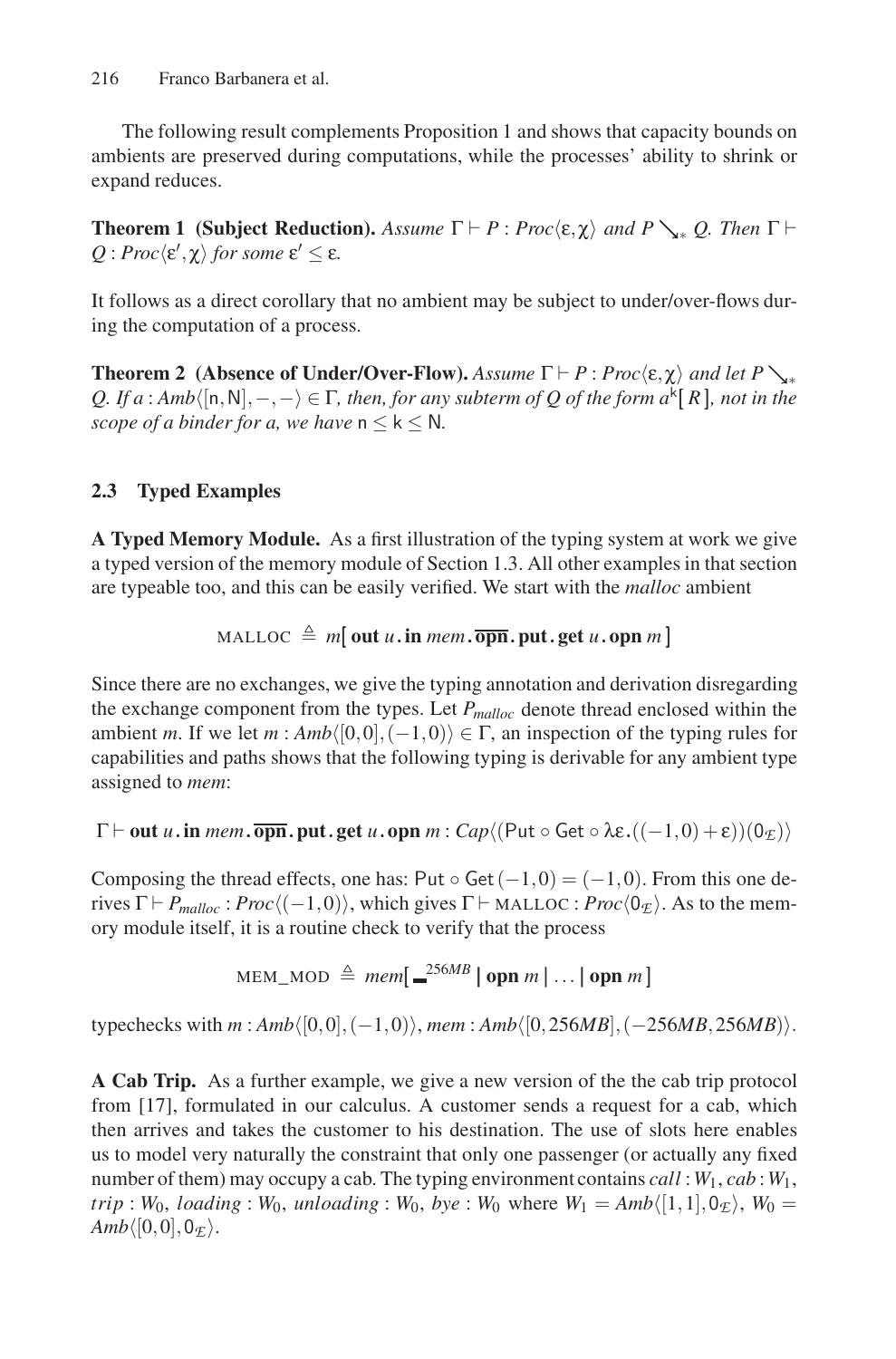| $CALL(from, client) \triangleq$ |                                                                                                                                                                                                                                             |
|---------------------------------|---------------------------------------------------------------------------------------------------------------------------------------------------------------------------------------------------------------------------------------------|
|                                 | call <sup>1</sup> [ out client out from in cab $\overline{opn}$ in from (loading <sup>0</sup> [ out cab in client $\overline{opn}$ ] $  \_ )$ ]                                                                                             |
|                                 | $TRIP(from, to, client) \triangleq trip^0[$ out client. $\overline{opn}$ . out from. in to unloading <sup>0</sup> [in client. $\overline{opn}[]$ ]                                                                                          |
|                                 | CLIENT (from, to) $\triangleq$ $(\mathbf{v}_c : W_1)c^1[CALL(from, c)]$ opn loading in cab. TRIP(from, to, c)<br>  opn <i>unloading</i> . out <i>cab.bye</i> <sup>0</sup>   out <i>c</i> . in <i>cab</i> . $\overline{opn}$ . out <i>to</i> |
| CAB                             | $\triangleq cab^1$ [ =   !(opn <i>call</i> opn <i>trip</i> opn <i>bye</i> )]                                                                                                                                                                |
| SITE(i)                         | $\triangleq site_i[CLIENT(site_i, site_j)   CLIENT(site_i, site_l)   \cdots   \equiv   \equiv   \cdots ]$                                                                                                                                   |
| CITY                            | $\triangleq$ city[CAB   CAB   ···   ···   SITE(1)   ···   SITE(n)   -   -   -·· ]                                                                                                                                                           |

The fact that only one slot is available in *cab* together with the weight 1 of both *call* and *client* prevents the cab to receive more than one call and/or more than one client. Moreover this encoding limits also the space in each site and in the whole city.

Comparing with [17], we notice that we can deal with the cab's space satisfactorily with no need for 3-way synchronisations. Unfortunately, as already observed in [17], this encoding may lead to unwanted behaviours, since there is no way of preventing a client to enter a cab different from that called and/or the ambient bye to enter a cab different from that the client has left. We will give a safe encoding of this example in Subsection 3.2 using named slots.

### **3 Controlling Races for Resources**

The calculus of the previous sections provides a simple, yet effective, framework for reasoning on resource usage and consumption. On the other hand, it is less effective in expressing *policies* to govern the allocation and distribution of space to distinct, possibly, competitive components. Indeed, with the current semantics it is not entirely obvious that a given resource unit can be selectively allocated to a specific agent, and protected against unintended use. To illustrate, consider the following term (and assume it well-formed):

$$
a^1[\text{ in } b.P] | b[1\triangleright Q] = | d[c^1[\text{ out } d.R]]]
$$

Three agents are competing for the resource unit in ambient *b*: ambients *a* and *c*, which would use it for their move, and the local spawner inside ambient *b*. While the race between *a* and *c* may be acceptable – the resource unit may be allocated by *b* to any migrating agent – it would also be desirable for *b* to reserve resources for internal use, i.e. for spawning new processes. In fact, reserving private space for spawning is possible with the current primitives, by encoding a notion of "named resource". This can be accomplished by defining:

$$
\mathbf{u}_a^k \triangleq a[\,\mathbf{put}^k \,|\, \mathbf{u}^k], \quad \text{and} \quad k \triangleright (a, P) \triangleq (\mathbf{v}_n)(n[(\mathbf{get}\,a)^k \cdot k \triangleright \overline{\mathbf{opn}}.P] \mid \mathbf{opn}\,n)
$$

Then, assuming  $w(P) = k$ , one has  $(\forall a)(\equiv_a^k | k \triangleright (a, P)) \cong P$ , as desired. It is also possible to encode a form of "resource renaming", by defining:

$$
\{x/y\}.P \triangleq (vn)(n[get y.put\overline{opn}] | x[get n.put] | opn n.P)
$$

Then, a *y*-resource can be turned in to an *x*-resource:  $\{x/y\}$ . $P \mid_{\equiv y} \searrow_{*} P \mid_{\equiv x}$ .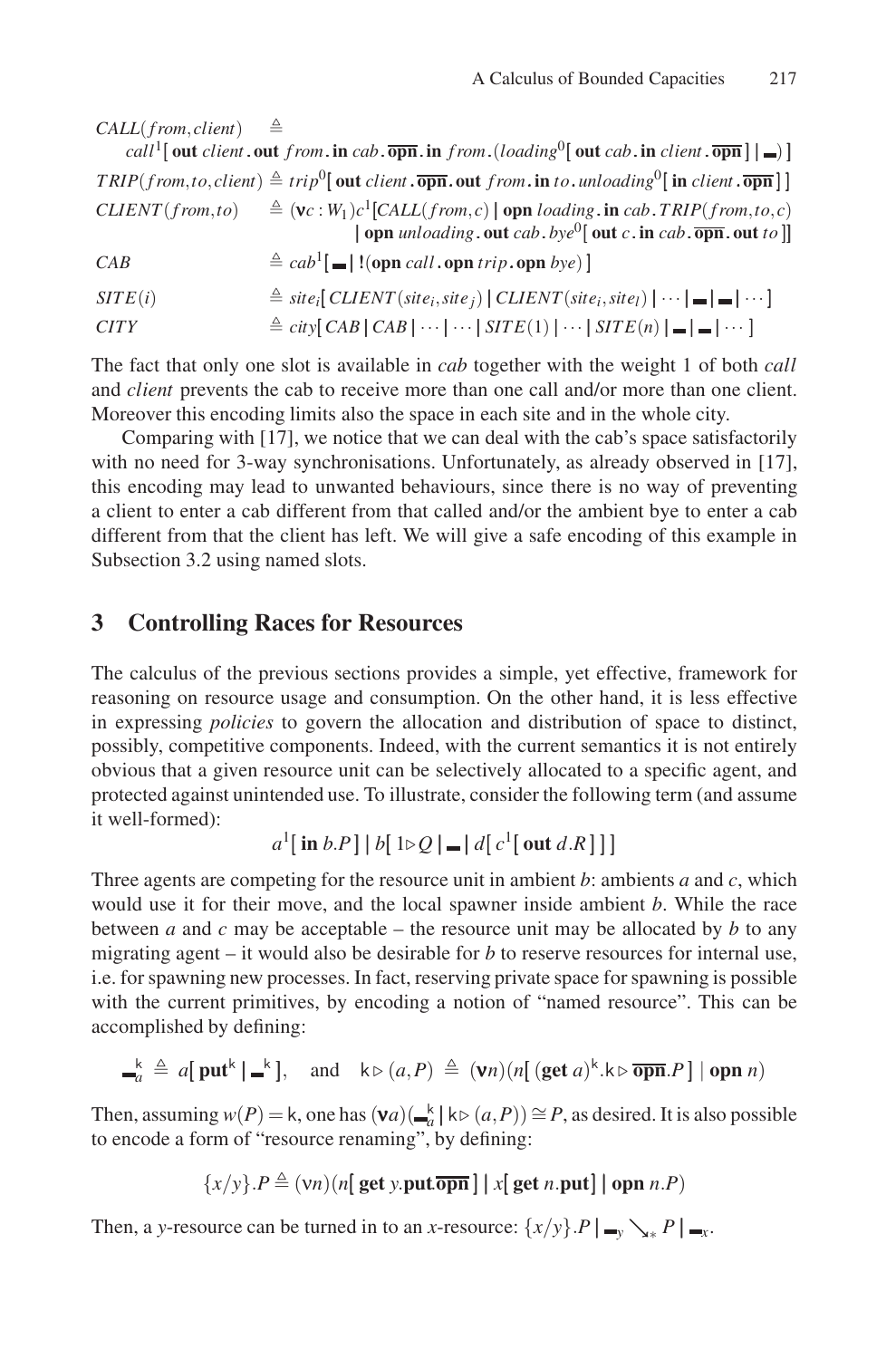Encoding a similar form of named, and reserved, resources for mobility is subtler. On the one hand, it is not difficult to encode a construct for reserving a *x*-slot for ambients named *x*. For example, ambients *a* and *b* may agree on the following protocol to reserve a private slot for the move of *a* into *b*. If we want to use the space in ambient *b* for moving *a* we can write the process:

$$
(\mathbf{v} \cdot p, q) \cdot (p \mathbf{[} \text{ in } b \text{.} \text{ get } q \text{.} 1 \triangleright \overline{\text{opn}} \text{.} a^1 \mathbf{[} = ] ] | b [ P | q \mathbf{[} = ] \text{put} ] | \text{opn } p ] )
$$

On the other hand, defining a mechanism to release a named resource to the context from which it has been received is more complex, as it amounts to releasing a resource with the *same* name it was allocated to. This can be simulated loosely with the current primitives, by providing a mechanism whereby a migrating ambient releases an anonymous slot, which is then renamed by the context that is in control of it. The problem is that such a mechanism of releasing and renaming lacks the *atomicity* required to guard against unexpected races for the released resource. Indeed, we conjecture that such atomic mechanisms for named resources can not be defined in the current calculus.

### **3.1 The Calculus, Refined**

We counter the problem by refining the calculus with named resources as primitive notions, and by tailoring the constructs for mobility, transfer and spawning accordingly. Resource units come now always with a tag, as in  $\mathbf{m}$ , where  $\eta \in \mathcal{N} + \{*\}$  is the unit name. To make the new calculus a conservative extension of the one presented in §1, we make provision for a special tag '\*', to be associated with *anonymous* units: any process can be spawned on an anonymous slot, as well any ambient can be moved on it. In addition, we extend the structure of the transfer capabilities, as well as the construct for spawning and ambient as shown in the productions below, which replace the corresponding ones in §1.

| Processes       | $P ::= \blacksquare_n   k \triangleright_n P   M   P  _n   \ldots$ as in Section 1 |                 |
|-----------------|------------------------------------------------------------------------------------|-----------------|
|                 | Capabilities $C ::= \text{get}_{n} M \mid \text{get}^{\uparrow} \mid $             | as in Section 1 |
| <i>Messages</i> | $M ::= \dots$                                                                      | as in Section 1 |

Again, a (well-formed) *term* is a preterm such that in any subterm of the form *a*<sup>k</sup> [*P*] or  $k \triangleright_{\eta} P$ , *P* has weight k. The weight of a process can be computed by rules similar to those of Section 1. The anonymous slots  $\blacksquare$  will be often denoted simply as  $\blacksquare$ , and in general η will be omitted when equal to ∗; subscripts on ambients are omitted when irrelevant.

The dynamics of the refined calculus is again defined by means of structural congruence and reduction. Structural congruence is exactly as in Figure 1, the top-level reductions are defined in Figure 4.

The reductions for the transfer capabilities are the natural extensions of the original reductions of §1. Here, in addition to naming the target ambient, the **get** capabilities also indicate the name of the unit they request. The choice of the primitives enables natural forms of scope extrusion for the names of resources, even though resource tags may not be variables. Consider the following system:

 $S \triangleq n[(\mathbf{v}a)(\mathbf{put}.P\mathbf{I})_{-a} | p[\mathbf{out} n.\mathbf{in} m.\overline{\mathbf{opn}}.\mathbf{get}_a n])] | m[\mathbf{opn} p.Q]$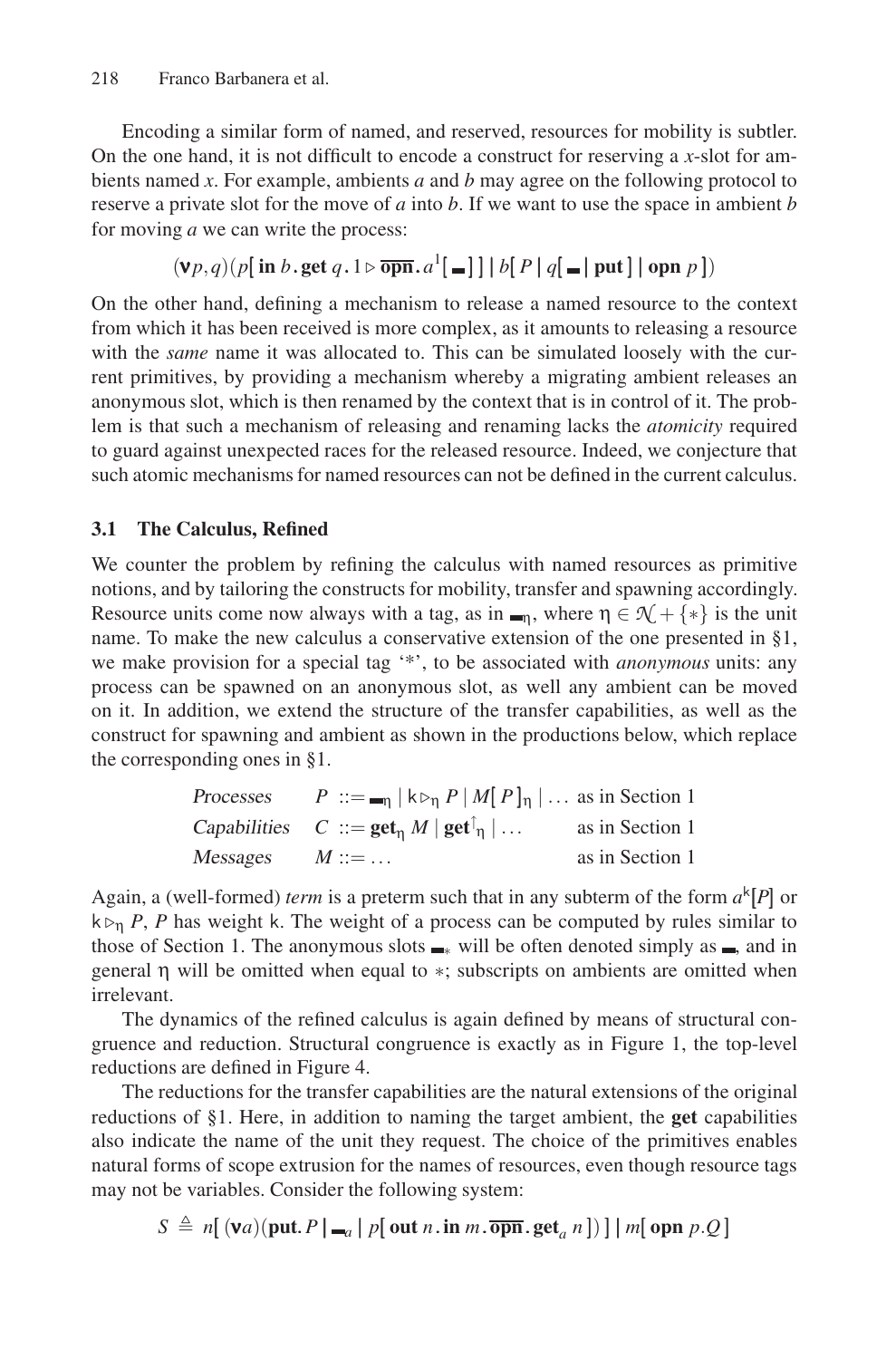The reductions for ambient opening and exchanges are as in Figure 1, and the rules (ENTER) and (EXIT) have  $\eta \in \{a, \star\}$  as side condition. The omitted subscripts  $\rho$  on ambients are meant to remain unchanged by the reductions.

| (ENTER) | $a^{k}$ [in b. P   Q   $b$   $b$ [ $\equiv n \mid R$ ] $\searrow \equiv b \mid b \mid a^{k}$ [ P   Q   $n \mid R$ ]                                                 |  |
|---------|---------------------------------------------------------------------------------------------------------------------------------------------------------------------|--|
| (EXIT)  | $\mathbb{E}_{n} \left[ b[P] a^{k} [\text{out } b. Q   R]_{\rho} \right] \longrightarrow a^{k} [Q   R]_{\eta} [b[P]_{\phi}]$                                         |  |
| (GETS)  | $b^{h+1}[{\text{put.}} p] = n  Q   a^k[{\text{get}}_n b.R S]$ $\downarrow$ $b^h[P Q] a^{k+1}[R  = n  S]$                                                            |  |
| (GETU)  | $\text{put}^{\downarrow} P \mid \text{=} n \mid a^{k+1} [\text{get}^{\uparrow} n \cdot Q \mid R] \quad \searrow \quad P \mid a^{k} [\mid \text{=} n \mid Q \mid R]$ |  |
| (SPAWN) | $k\triangleright_{n} P\vert_{\equiv_{n}^{k}} \searrow P$                                                                                                            |  |

**Fig. 4.** Top-level reductions with named units

Here, the private resource enclosed within ambient *n* is communicated to ambient *m*, as  $S \searrow_* (\mathbf{v}a)(n[P] | m[Q]_{\mathbf{a}}).$ 

The dynamics of mobility solves the problem we discussed above. To complete a move an ambient *a* must be granted an anonymous resource or an *a*-resource. The migrating ambient releases a resource under the name that it was assigned upon the move (as recorded in the tag associated with the ambient construct). Finally, the new semantics of spawning acts as expected, by associating the process to be spawned with a specific set of resources.

These definitions suggest a natural form of resource renaming (or rebinding), noted  $\{\eta_{\rho}\}_{k}$  with the following operational semantics.

$$
\{\eta_{\rho}\}_{k} P \,|\, {\scriptstyle -\frac{k}{\rho}} \searrow P \,|\, {\scriptstyle -\frac{k}{\eta}}
$$

Notice that this is a dangerous capability, since it allows processes to give particular names to anonymous slots, and for instance put in place possible malicious behaviours to make all public resources their own:  $!{\{\hat{y}}_k\}$ . This suggests that in many situations one ought to restrict  $k_{\text{th}}$  to  $\eta \in \mathcal{N}$ . The inverse behaviour, that is a "communist for *y* spaces," is also well-formed and it is often useful (even though not commendable by everyone). Notice however that it can be harmful too:  $\{\frac{\psi}{\psi}\}$ . We have not defined the name rebinding capability as a primitive of our calculus since it can be encoded using the new form of spawning as follows, for *a* fresh.

$$
\{\eta_{\boldsymbol{\rho}}\}_k.\textit{P} \,\triangleq\, (\textbf{v}a)(k\triangleright_{\boldsymbol{\rho}}\, (\textcolor{red}{\bar{\textbf{-}}}^k_\eta \,|\, a^0 [\,\overline{\textbf{opn}}\,]) \,|\, \textbf{opn}\, a.\textit{P})
$$

Observe that the simpler encoding  $k \triangleright_{\rho} (\equiv^k_{\eta} | P)$  is allowed only for processes *P* of weight 0.

It is easy to check that the type system of Section 2 can be used without modifications also for the calculus with named slots. For this calculus the same properties proved in Section 2 hold.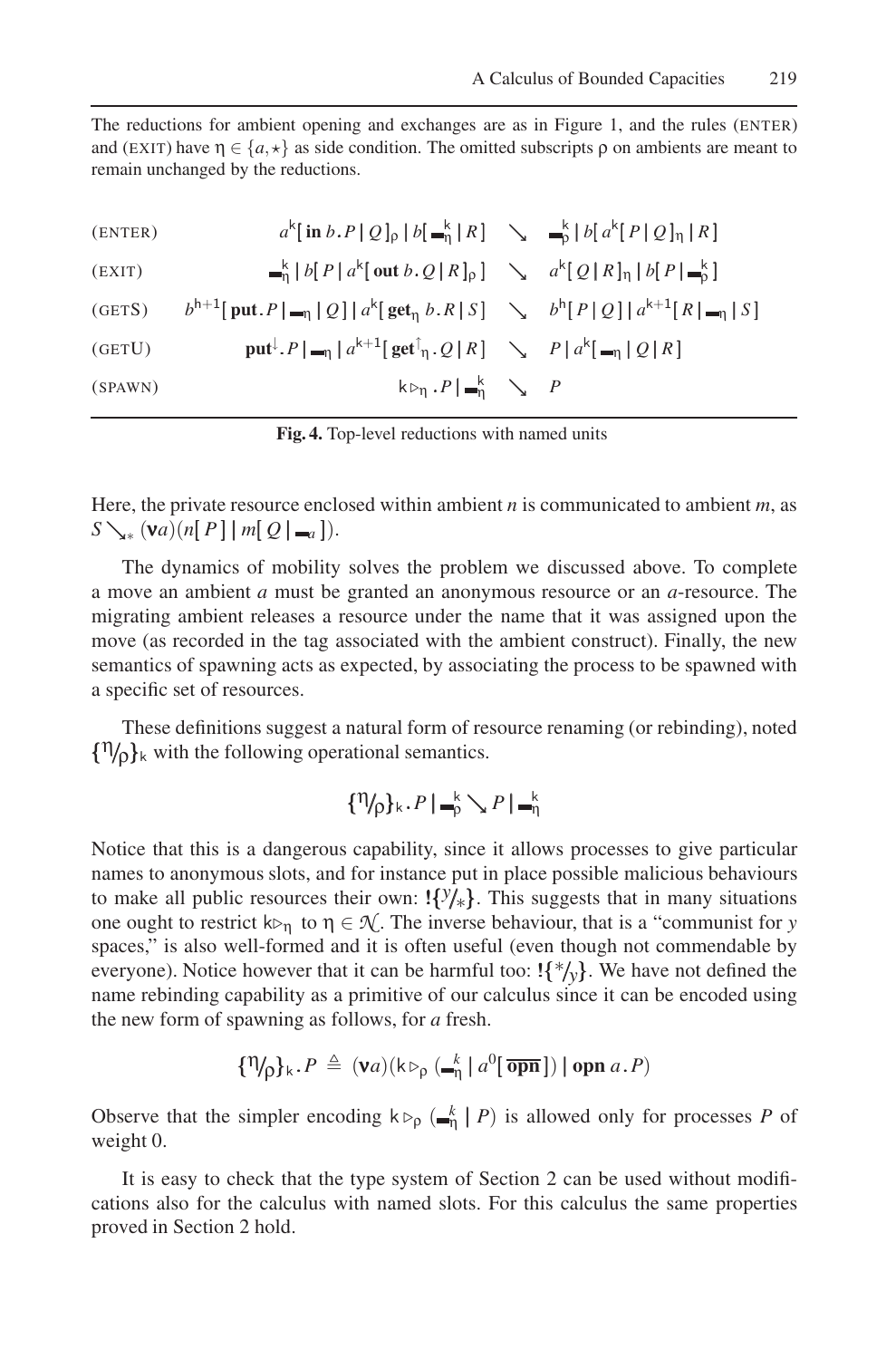**Theorem 3 (Subject Reduction and Under/Over-Flow Absence).** *For the processes and reduction relation of this section, we have:*

- $(i)$   $\Gamma \vdash P : \text{Proc} \langle \varepsilon, \chi \rangle \text{ and } P \searrow_* Q \text{ imply } \Gamma \vdash Q : \text{Proc} \langle \varepsilon', \chi \rangle \text{ with } \varepsilon' \leq \varepsilon.$
- *(ii)* If  $\Gamma$ , *a* : *Amb* $\langle [n, N], \chi \rangle \vdash P$  :  $Proc \langle \varepsilon, \chi \rangle$ ,  $P \searrow_c [a^k[R]]$ , and the showed occurrence *of a is not in the scope of a binder for a, then*  $n \leq k \leq N$ .

### **3.2 More Examples**

**The Cab Trip Revisited.** Named slots allow us to avoid unwanted behaviours when encoding the cab trip example. The *cab* initially contains one slot named *call*, but after reaching the client's site it will contain one slot with the client private name, and lastly when the *client* goes out of the cab it leaves one slot named *bye*. The *call* exiting the *client* leaves one slot tagged *forbye*, which is reserved for spawning *bye*. The (resource) renaming in the *site*s and in the *city* allow the public reuse of resources.

Let  $W_1 = Amb([1,1],0_E)$ ,  $W_0 = Amb([0,0],0_E)$ . As in Subsection 2.3 the typing environment contains *call* : *W*1, *cab* : *W*1, *trip* : *W*0, *unloading* : *W*0, but *bye* : *W*<sup>1</sup> and we do not need the ambient *loading*.

 $CALL(from, client) \triangleq call[\textbf{out client}.\textbf{out from.in cab.}\overline{\textbf{opn}}.\textbf{in from.}\textbf{=}_{client}]\text{forbye}$  $TRIP(from, to, client) \triangleq trip^0[$  **out** *client* **.**  $\overline{opn}$ **. out**  $from \textbf{.}$  **in**  $to \textbf{.}$  *unloading*<sup>0</sup>[ **in** *client* **.**  $\overline{opn}[]$ ]  $CLIENT(from, to) \cong (Vc : W_1)c^1[CALL(from, c)]$  in *cab*. *TRIP*(*from*,*to*,*c*)  $|$  **opn** *unloading*. **out** *cab*.  $1 \triangleright_{forbye} bye^1[$  **out** *c*. **in** *cab*.  $\overline{opn}$ . **out** *to*.  $\blacksquare_{call}$  ]∗]*bye*  $CAB$   $\triangleq cab^{1}[\equiv_{call} |!(\text{opn} call.\text{opn} trip.\text{opn} bye)]_{*}$  $SITE(i)$   $\triangleq$  $\text{size}_{i}[\text{CLIENT}(\text{site}_{i}, \text{site}_{j}) | \text{CLIENT}(\text{site}_{i}, \text{site}_{l}) | \cdots | = | - | \cdots | !\{\text{*/}f_{orbye}\}_{1} | !\{\text{*/}f_{bye}\}_{1}]$ *CITY*  $city[$  *CAB*  $|$  *CAB*  $| \cdots |$  *SITE*(1)  $| \cdots |$  *SITE*(*n*)  $| \blacksquare | \blacksquare | \cdots |$   $! \{^*/\text{forbye}}\_1$ 

**A Travel Agency.** We conclude the presentation with an example that shows the expressiveness of the naming mechanisms for resources in the refined calculus. We wish to model clients buying tickets from a travel agency, paying them one slot (the  $\frac{1}{\epsilon_0}$ inside the client), and then use them to travel by plane. At most two clients may enter the travel agency, and they are served one by one. The three components of the systems are defined below.

- $\triangleright$  <u>THE AGENCY</u>:  $ag^5\left[\frac{2}{-cl}\right]\equiv_{req}$  $\text{desk}^1\big[\text{---}\text{Proj} \, \text{l}$  (opn  $\text{req.} 1 \triangleright_{\text{fork}t}$  .  $\text{tkt}^1\big[\text{ out } \text{dest. in } \text{cl. }\text{CONT}]_{\text{req}}\big]\big]$ where  $CONT = (\overline{\text{opn}}.\text{ out }ag.\text{ in plane.}$   $rdy^0[\text{ out } cl]|_{\text{gen}}$  | opn  $\text{getoff}|$
- $\triangleright$  <u>THE CLIENT</u>: <code>cl<sup>1</sup>[ **in**  $ag$ .  $req^1$ [ <code>out</code>  $cl$ . <code>in</code>  $desk$ .  $\overline{\mathbf{opn}}$ .  $\underbrace{\mathbf{f}_{orbit}}_{first}$   $]_{tkt}$  |  $\mathbf{opn}$   $tkt$   $]_{cl}$ </code>
- $\triangleright$  <u>THE AIRCRAFT</u>: plane[ $\frac{2}{c\ell}$ ] **opn** *rdy*<sup>0</sup>. **opn** *rdy*<sup>0</sup>. *ROUTE*.(*GETOFF*|*GETOFF*)] where  $GETOFF = getoff^1$  [in cl.  $\overline{opn}$ . out *plane*  $\vert \underline{\hspace{1em}} \vert$  and *ROUTE* is the unspecified path modelling the route of the aircraft.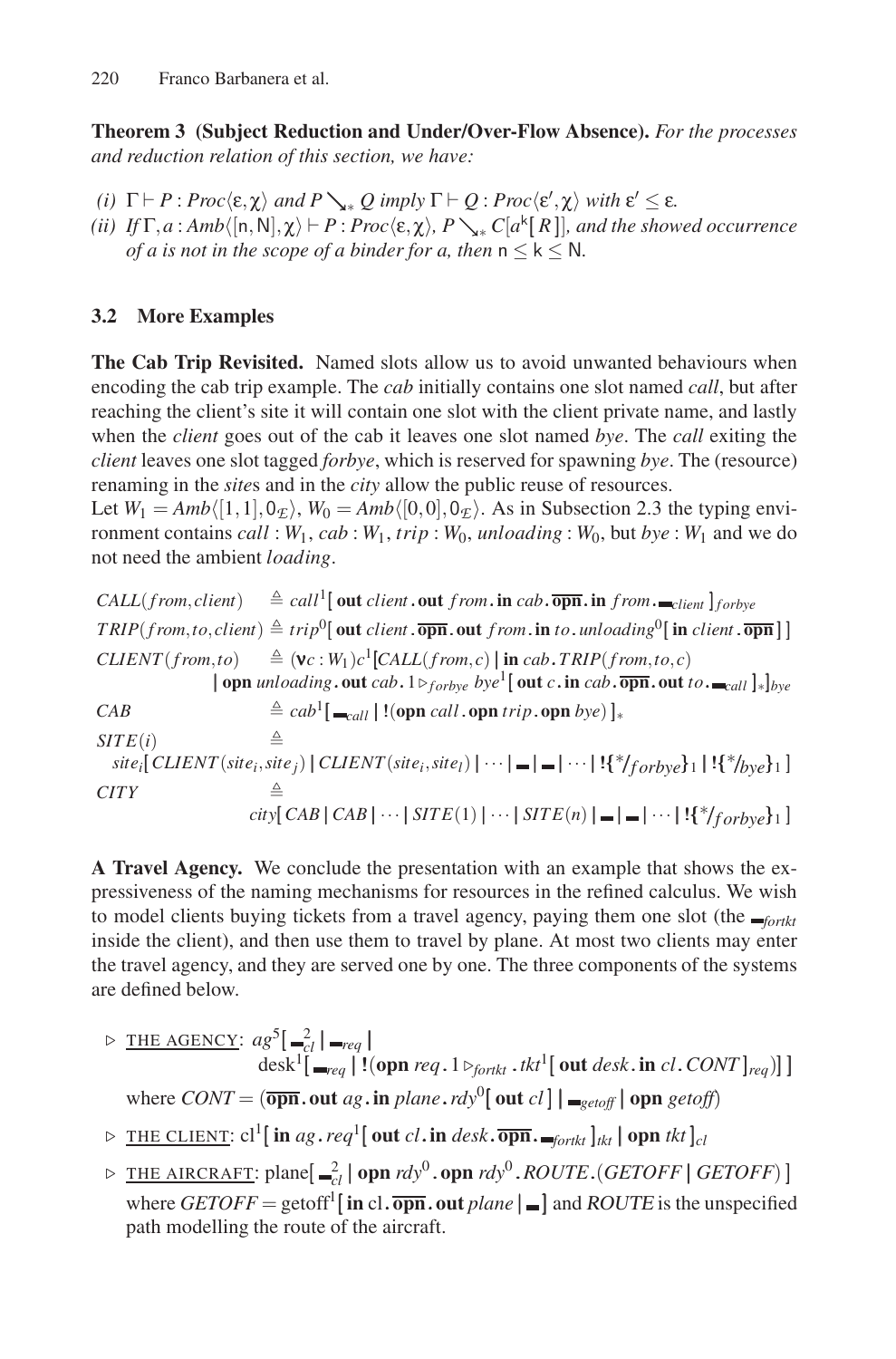We assume that there exists only one sort of ticket, but it is easy to extend the example with as many kinds of ticket as possible plane routes. What makes the example interesting is the possibility of letting two clients into the agency, but serving them nondeterministically in sequence. Notice that the use of the named slots is essential for a correct implementation of the protocol. When the request goes to the desk, a slot named *tkt* is left in the client. This slot allows the ticket to enter the client. In this way we guarantee that no ticket can enter a client before its request has reached the desk.

We assume the aircraft to leave only when full. This constraint is implemented by means of the *rdy* ambient. The ambient *getoff* enables the passengers to get off once at destination; assigning weight 1 to the *getoff* ambients prevents them to get both into the same client.

### **4 Conclusion and Future Work**

We have presented an ambient-like calculus centred around an explicit primitive representing a resource unit: the space "slot" ... The calculus, dubbed BoCa, features capabilities for resource control, namely pairs **get**/**put** to transfer spaces between sibling ambients and from parent to child, as well as the capabilities **in** *a* and **out** *a* for ambient migration, which represent an abstract mechanism of resource negotiation between travelling agent and its source and destination environments. A fundamental ingredient of the calculus is  $\rho(\_)$ , a primitive which consumes space to activate processes. The combination of such elements makes of BoCa a suitable formalism, if initial, to study the role of resource consumption, and the corresponding safety guarantees, in the dynamics of mobile systems. We have experimented with the all important notion of private resource, which has guided our formulation of a refined version of the calculus featuring named resources.

The presence of the space construct  $\equiv$  induces a notion of weight on processes, and by exercising their transfer capabilities, processes may exchange resources with their surrounding context, so making it possible to have under- and over-filled ambients. We have introduced a type system which prevents such unwanted effects and guarantees that the contents of each ambient remain within its declared capacity.

As we mentioned in the Introduction, our approach is related to the work on *Controlled Mobile Ambients* (CMA) [17] and on *Finite Control Mobile Ambients* [3]. There are, however, important difference with respect to both approaches.

In CMA the notions of process weight and capacity are entirely characterized at the typing level, and so are the mechanisms for resource control (additional control on ambient behavior is achieved by means of a three-way synchronization for mobility, but that is essentially orthogonal to the mechanisms targeted at resource control). In BoCa, instead, we characterize the notions of space and resources directly in the calculus, by means of an explicit process constructor, and associated capabilities. In particular, the primitives for transferring space, and more generally for the explicit manipulation of space and resources by means of spawning and replication appear to be original to BoCa, and suitable for the development of formal analyses of the fundamental mechanism of the usage and and consumption of resources which do not seem to be possible for CMA.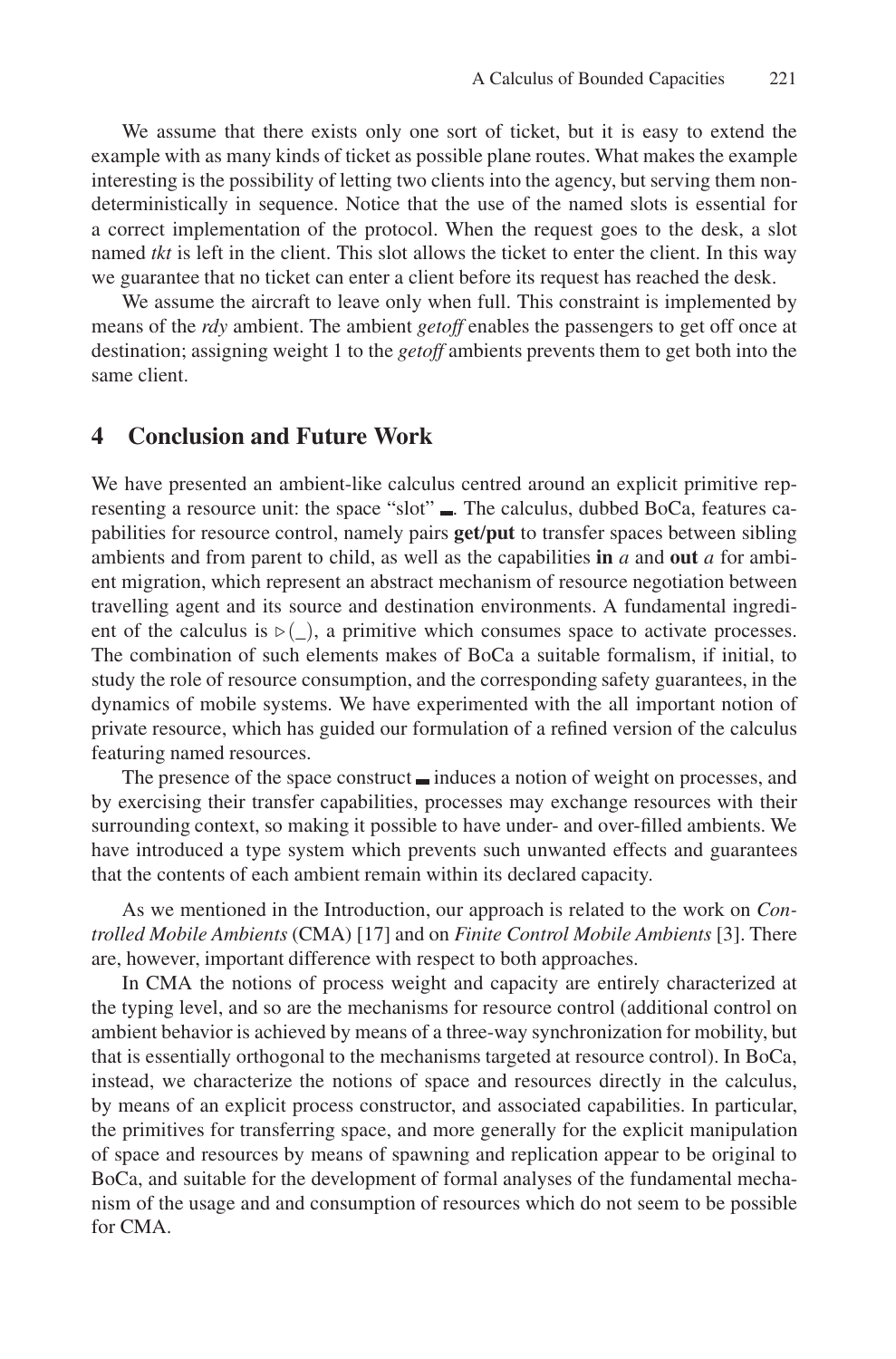As to [3], their main goal is to isolate an expressive fragment of Mobile Ambients for which the model checking problem against the ambient logic can be made decidable. Decidability requires guarantees of finiteness which in turn raise boundedness concerns that are related to those we have investigated here. However, a more thorough comparison between the two approaches deserves to be made and we leave it to our future work.

Plans for future include further work in several directions. A finer typing discipline could be put in place to regulate the behavior of processes in the presence of primitive notions of named slots. Also, the calculus certainly needs behavioral theories and proof techniques adequate for reasoning about resource usage and consumption. Such theories and techniques could be assisted by enhanced typing systems providing static guarantees of a controlled, and bounded, use of resources, along the lines of the work by Hofmann and Jost in [10].

A further direction for future development is to consider a version of weighed ambients whose "external" weight is independent of their "internal" weight, that is the weight of their contents. This approach sees an ambient as a packaging abstraction whose weight may have a different interpretation from that of contents'. For instance, modelling a wallet the weight of its contents could represent the value of the money inside, whereas its external weight could measure the physical space it occupies. A directory's internal weight could be the cumulative size of its files, while the external weight their number.

Last, but not least, we would like to identify logics for BoCa to formulate (quantitative) resource properties and analyses; and to model general resource bounds negotiation and enforcement in the Global Computing scenario.

## **Acknowledgements**

We gratefully acknowledge the anonymous referees for careful reading and useful suggestions.

# **References**

- 1. M. Bugliesi and G. Castagna. Secure safe ambients. In *POPL'01*, pages 222–235, New York, 2001. ACM Press.
- 2. L. Cardelli and A. D. Gordon. Mobile ambients. *Theoretical Computer Science*, 240(1):177– 213, 2000. Special Issue on Coordination, D. Le Métayer Editor.
- 3. W. Charatonik, A. D. Gordon, and J.-M. Talbot. Finite-control mobile ambients. In D. Le Métayer, editor, *ESOP'02*, volume 2305 of *LNCS*, pages 295–313, Berlin, 2002. Springer-Verlag.
- 4. K. Crary and S. Weirich. Resource bound certification. In *POPL'00*, pages 184–198, New York, 2000. ACM Press.
- 5. J. C. Godskesen, T. Hildebrandt, and V. Sassone. A calculus of mobile resources. In L. Brim, P. Jančar, M. Křetínský, and A. Kučera, editors, *CONCUR'02*, volume 2421 of *LNCS*, pages 272–287, Berlin, 2002. Springer-Verlag.
- 6. M. Hennessy, M. Merro, and J. Rathke. Towards a behavioural theory of access and mobility control in distributed system (extended abstract). In A. D. Gordon, editor, *FOSSACS'03*, volume 2620 of *LNCS*, pages 282–299, Berlin, 2003. Springer-Verlag.